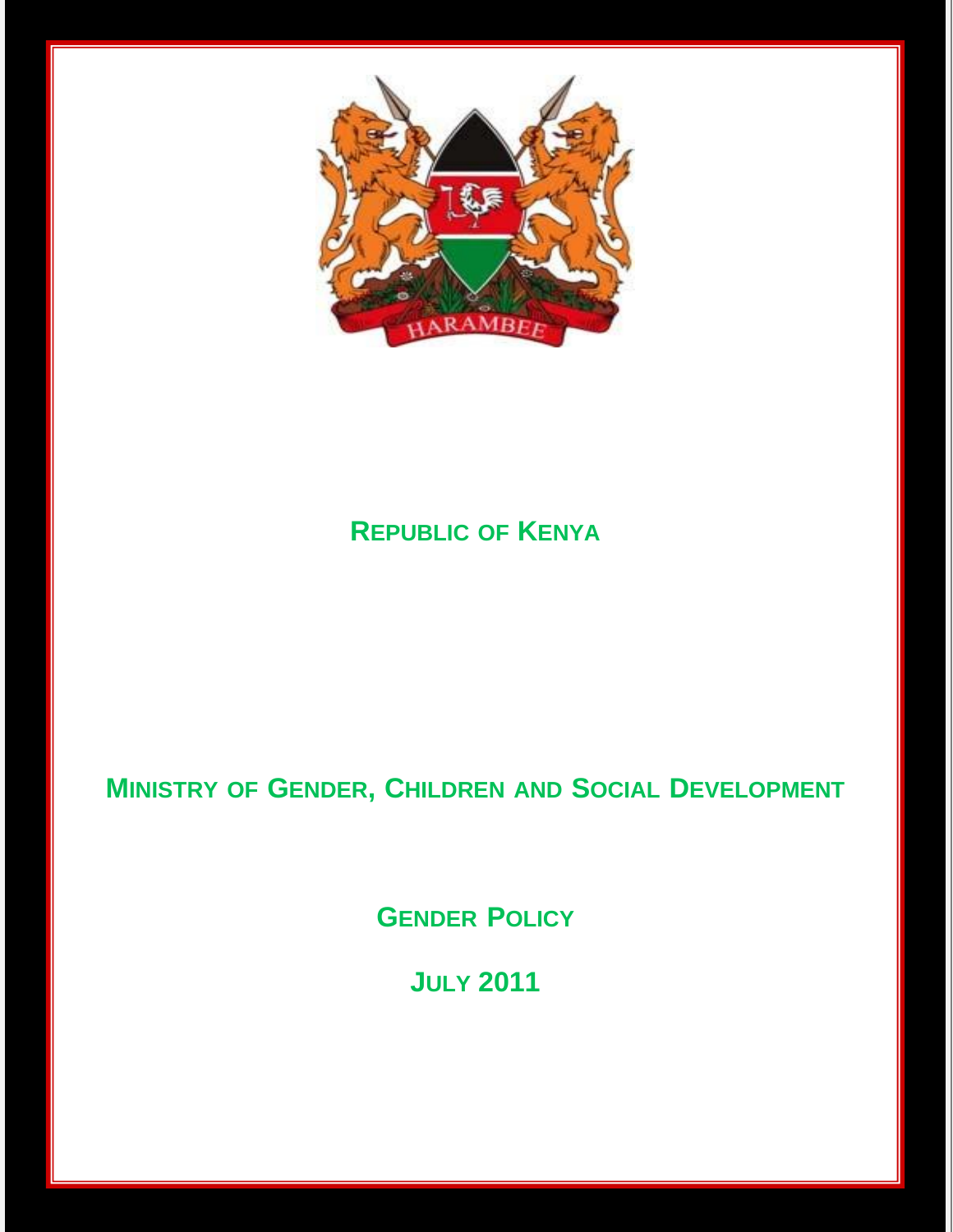# **TABLE OF CONTENTS**

| i.   |  |
|------|--|
| ii.  |  |
| iii. |  |
| iv.  |  |
| v.   |  |
|      |  |
|      |  |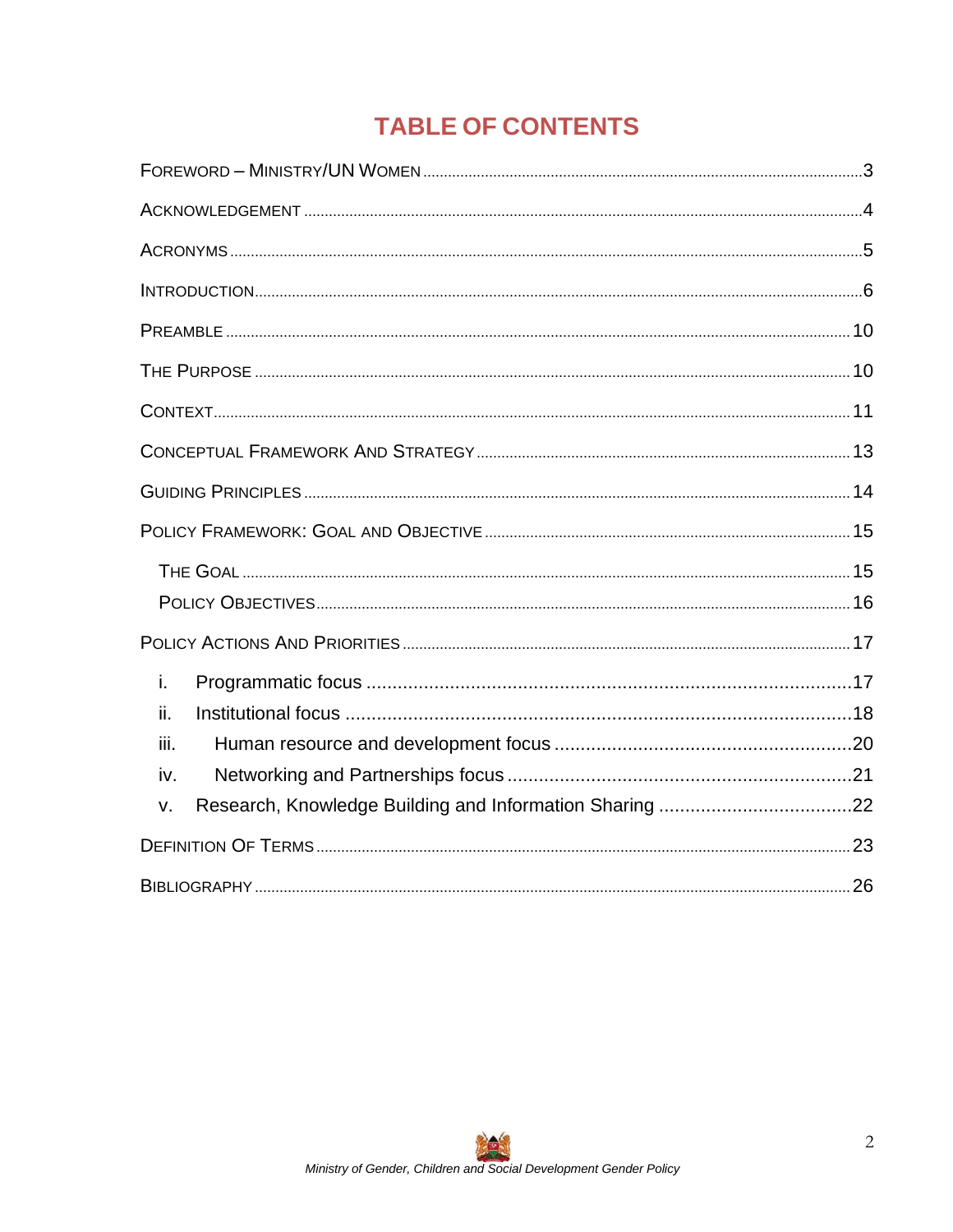# <span id="page-2-0"></span>**FOREWORD – MINISTRY/UN WOMEN**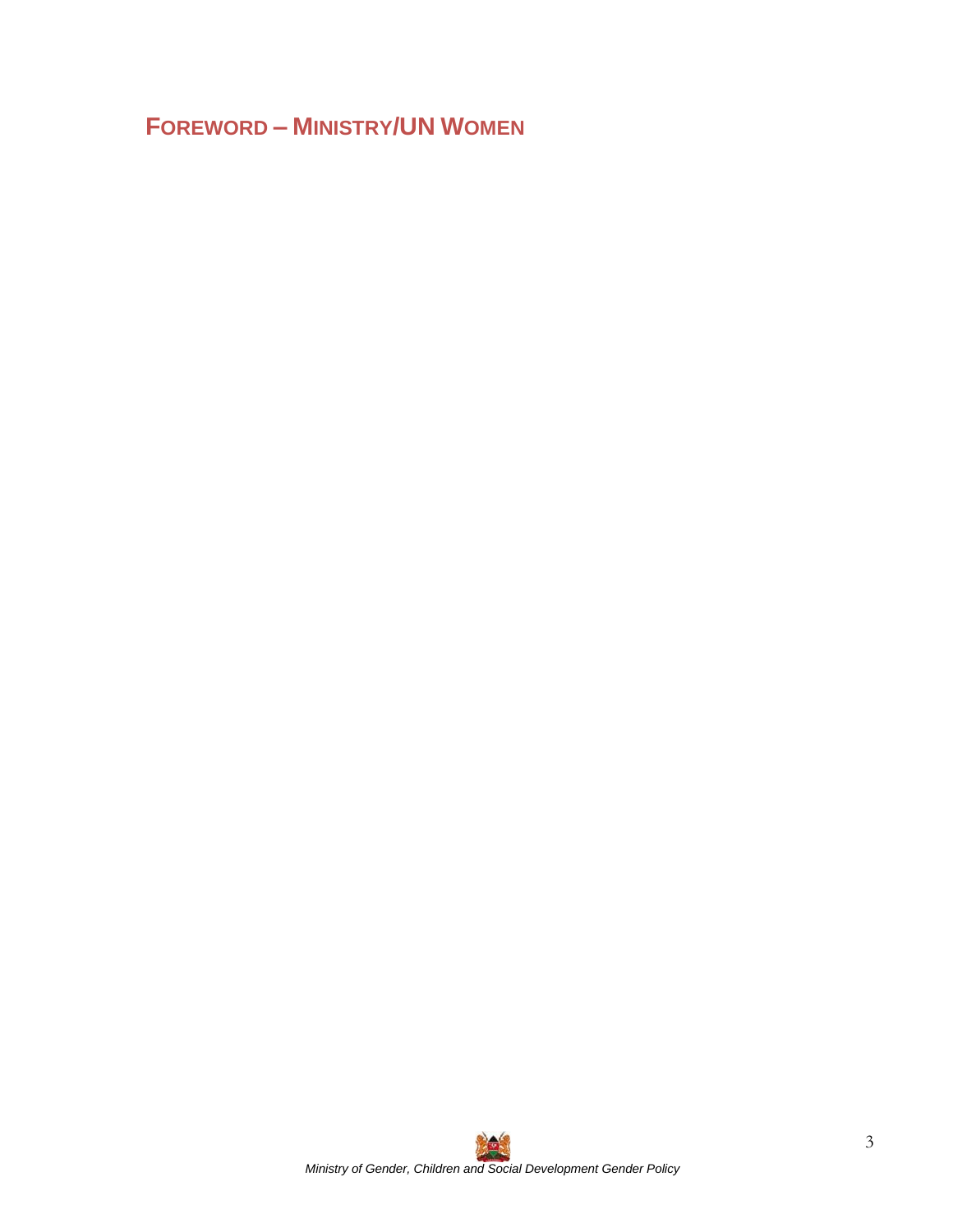### <span id="page-3-0"></span>**ACKNOWLEDGEMENT**

This Gender Policy would not have been possible without the concerted efforts and insights of several individuals. It has been prepared through the initiative of the Department of Gender and Social Development in the Ministry of Gender, Children and Social Development. Most contributions for the preparation of this policy came from various stakeholders who include Gender Officers in Government Ministries, State Corporations, Judicial Sector, Private Sector and Program staff from Civil Society Organisations

Special thanks go to Mr Protus Onyango and Florence Mburu from Gender Division as well as other officers that offered invaluable comments on the earlier drafts of this policy. I am truly grateful to all of them for taking their time to respond to requests for information and discussion.

We wish to recognize the consulting team of SATIMA Consultants Limited-Jane Kiragu - Lead Consultant, Dr. Jacinta Muteshi - Associate and Josephine Ambembo – Team Support, who worked tirelessly to produce this Gender Policy.

Finally, we extend our sincere gratitude to UN Women without whose financial and technical support this Gender Policy would not have been achieved. Specifically, we acknowledge Eunice Ndonga for her input in the development of this gender policy

**PROFESSOR COLLETTE A. SUDA, EBS** Secretary for Gender and Social Development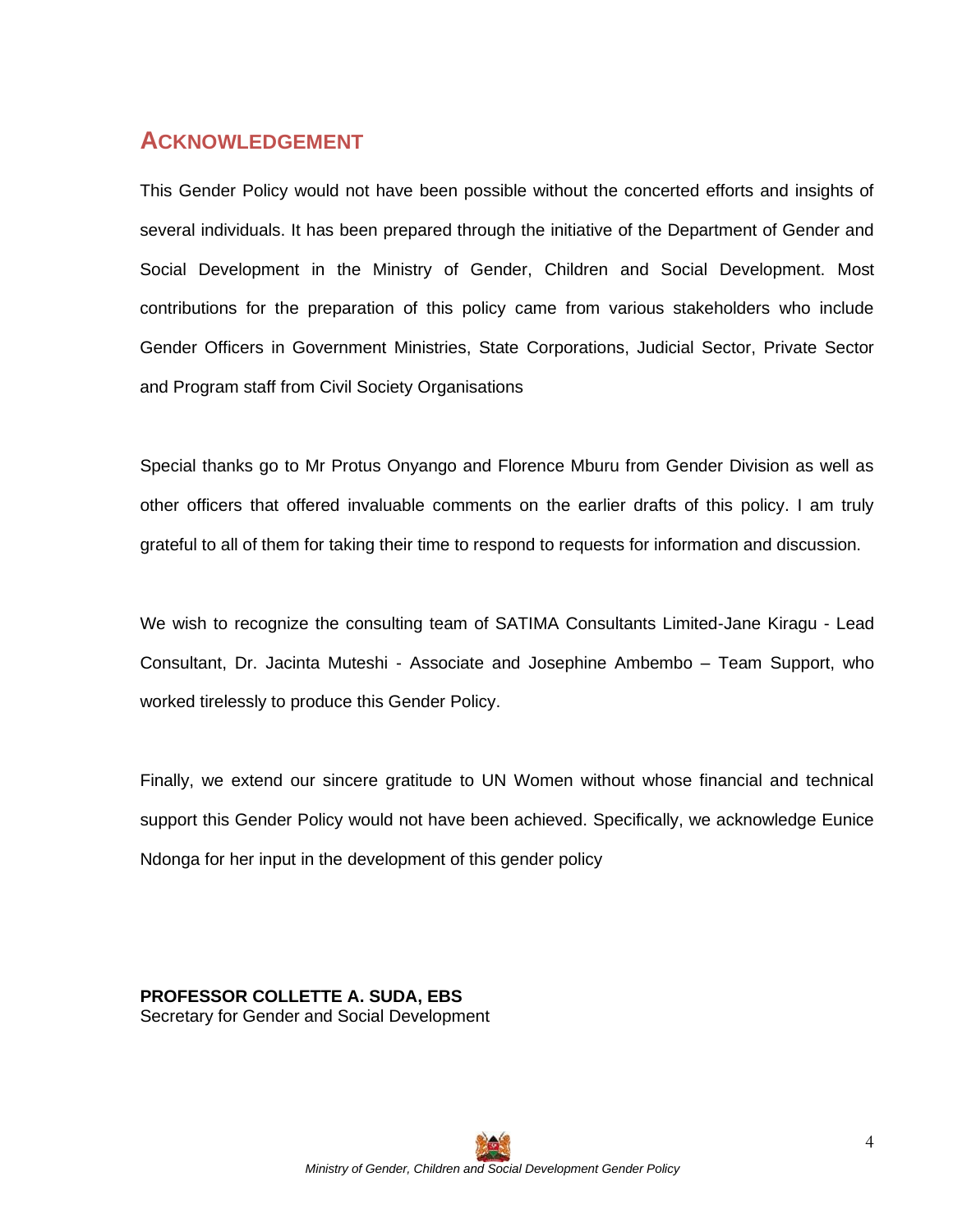## <span id="page-4-0"></span>**ACRONYMS**

| <b>CT</b>        | <b>Cash Transfer</b>                                    |
|------------------|---------------------------------------------------------|
| CT-OVC           | Cash Transfer to Orphans and Vulnerable Children        |
| <b>DCS</b>       | <b>Director of Children's Services</b>                  |
| <b>DGSD</b>      | Department of Gender & Social Development               |
| <b>DGSDC</b>     | District Gender and Social Development Committees       |
| <b>DGSDO</b>     | District Gender & Social Development Officer            |
| <b>DPM</b>       | Directorate of Personnel Management                     |
| <b>ERS</b>       | <b>Economic Recovery Strategy</b>                       |
| <b>ICT</b>       | Information and communications technology               |
| <b>IEC</b>       | Information, Education and Communication                |
| KNASP3           | Kenya National Aids Programme 3                         |
| M&E              | Monitoring and Evaluation                               |
| <b>MoGCSD</b>    | The Ministry of Gender, Children and Social Development |
| <b>MTEF</b>      | Medium Term Expenditure Framework                       |
| <b>NaCAF</b>     | National Committee for the Abandonment of FGM/C         |
| <b>MTP</b>       | the Medium Term Plan                                    |
| <b>NGOs</b>      | Non Governmental Organizations                          |
| <b>NPGD 2000</b> | National Policy on Gender and Development 2000          |
| <b>OVC</b>       | Orphans and Vulnerable Children                         |
| <b>OVCs</b>      | Orphans and Vulnerable Children's ()                    |
| <b>PDGSD</b>     | Provincial Director for Gender and Social Development   |
| <b>PWDs</b>      | <b>Persons with Disabilities</b>                        |
| <b>SAGAs</b>     | Semi-autonomous government agencies                     |
| The BPFA         | Beijing Platform for Action                             |
| UN               | <b>United Nations</b>                                   |
| <b>WEF</b>       | Women Enterprise Fund                                   |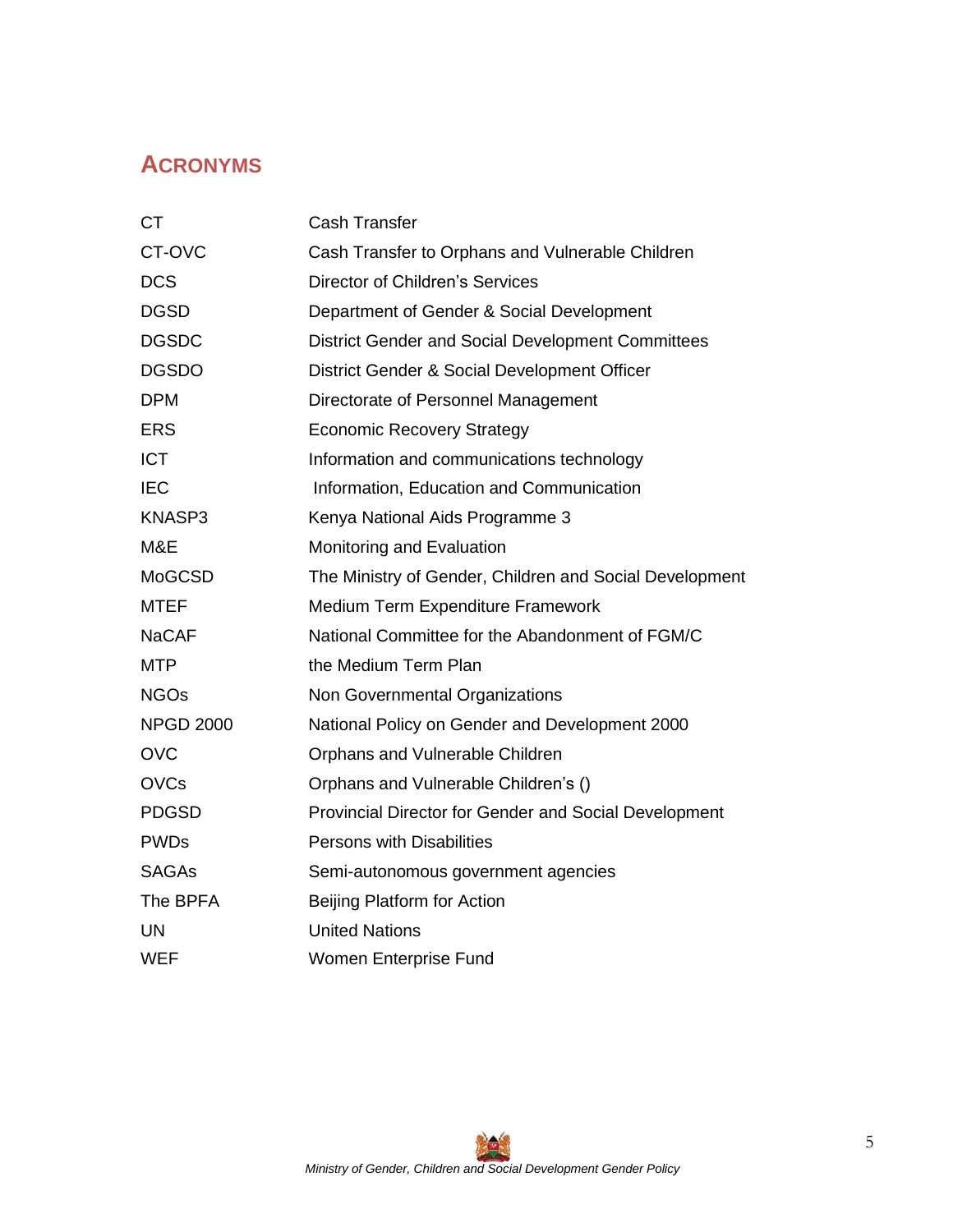## <span id="page-5-0"></span>**INTRODUCTION**

#### *The Mandate of the Ministry of Gender, Children and Social Development*

The Ministry of Gender, Children and Social Development, the national machinery promoting gender equality and women empowerment in Kenya was established through Presidential Circular No.[1](#page-5-0) of May 2008<sup>1</sup>. Currently it comprises of two technical departments namely: Department of Gender and Social Development; and the Department of Children Services. The Ministry has three semi-autonomous government agencies (SAGA's): the National Commission on Gender and Development, The National Council for Children Services and the National Council for Persons with Disabilities.

The broad functions of the Ministry include<sup>[2](#page-5-0)</sup>:

- 1. To promote gender mainstreaming in national development processes, and engender the national budget.
- 2. Coordinate the development, review and implementation of social development policies
- 3. To enhance the capacity of communities to identify, plan, and implement sustainable socio-economic activities.
- 4. To promote the generation of sex disaggregated data to guide interventions.
- 5. To counsel, guide and refer socially and economically distressed members of the society.
- 6. To promote women entrepreneurship through the provision of the Women Enterprise Fund
- 7. To enhance collaboration and partnership with the stakeholders for sustainable development.
- 8. To coordinate and implement the Orphans and Vulnerable Children (OVC) programmes including the cash transfers to OVC's fund.
- 9. Provide rehabilitation services to children in statutory institutions and supervision of services to children in conflict with the law.
- 10. To provide alternative family care services
- 11. To register, regulate and coordinate activities and programmes of all children charitable institutions in the country.

The Ministry's mandate is derived from Vision 2030 and the Presidential circular no 1 of May 2008. Broadly, the circular mandates the ministry to "...*provide services and coordination to the public on issues of gender, children and social development*".

Within the Children services, the Ministry is mandated to:

 $2$  Ministry of Gender, Children and Social Development Service Charter August 2008



<sup>1</sup> The Ministry was carved out of the then Ministry of Gender, Sports, Culture and Social Services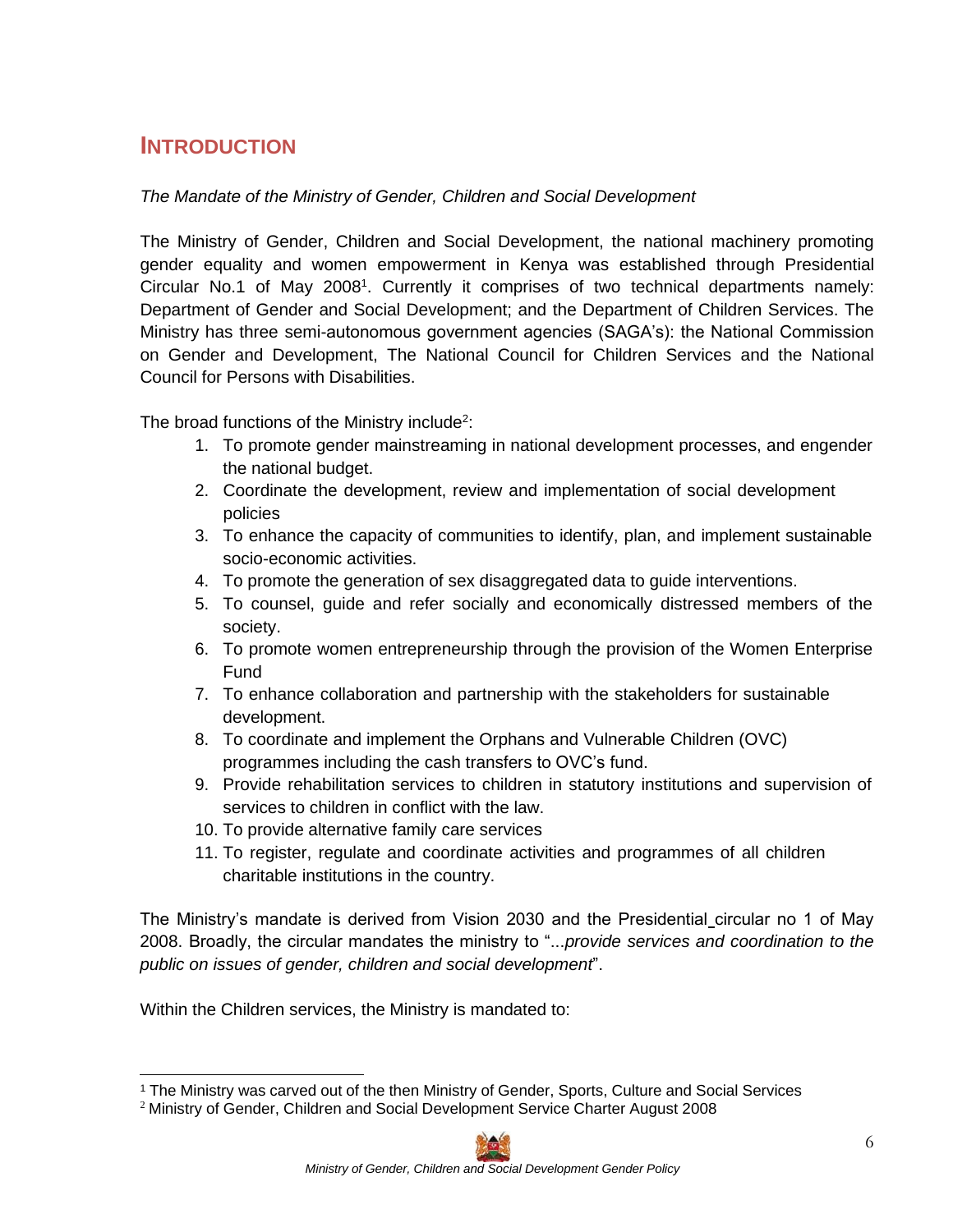- <span id="page-6-0"></span>• coordinate and implement the Orphans and Vulnerable Children's (OVCs) programme including the Cash transfers to OVCs fund;
- provide rehabilitation services to children in statutory institutions and supervision of services to children in conflict with the law; provide alternative family care services;
- register, regulate and coordinate activities and programmes of all Children Charitable Institutions in the country;
- provide counseling and psychosocial support to children and families, individuals and community groups and to conduct social inquiry and submit reports to courts

The Social Development component is mandated to: promote and coordinate volunteerism and volunteer services;

- co-ordinate the development, review and implementation of social development policies;
- enhance the capacity of communities to identify, plan, and implement sustainable socioeconomic activities;
- Enhance collaboration and partnership with the stakeholders for sustainable development.

Within the Gender component, the Ministry is mandated to:

- promote gender mainstreaming in national development processes, and to engender the national budget;
- co-ordinate the development,
- review and implementation of gender responsive policies and programmes;
- promote women's rights and economic empowerment;
- promote interventions for the reduction of sexual and gender based violence and to promote the generation of sex disaggregated data to guide interventions

Within the Administration Department, its [f](#page-6-0)unctions are coordination of<sup>3</sup>:

- General office services
- Transport
- Parliamentary Business
- Legal Matters
- Policy formulation including Sessional Papers and Cabinet Memoranda
- Anti-Drug and Substance Abuse initiatives
- Inter-ministerial communication

Within the semi-autonomous government agencies, the ministry is mandated to Role of Women's Enterprise Fund

- To coordinate the implementation of the fund and ensure women have access to credit
- To build the capacities women's entrepreneurial skills

Role of National Commission on Gender and Development

• To coordinate, implement and facilitate gender mainstreaming in national development through advice to the government and stakeholders, participation in policy formulation, advocacy, research, education, and investigation of gender based violations,

<sup>3</sup> [http://www.gender.go.ke](http://www.gender.go.ke/)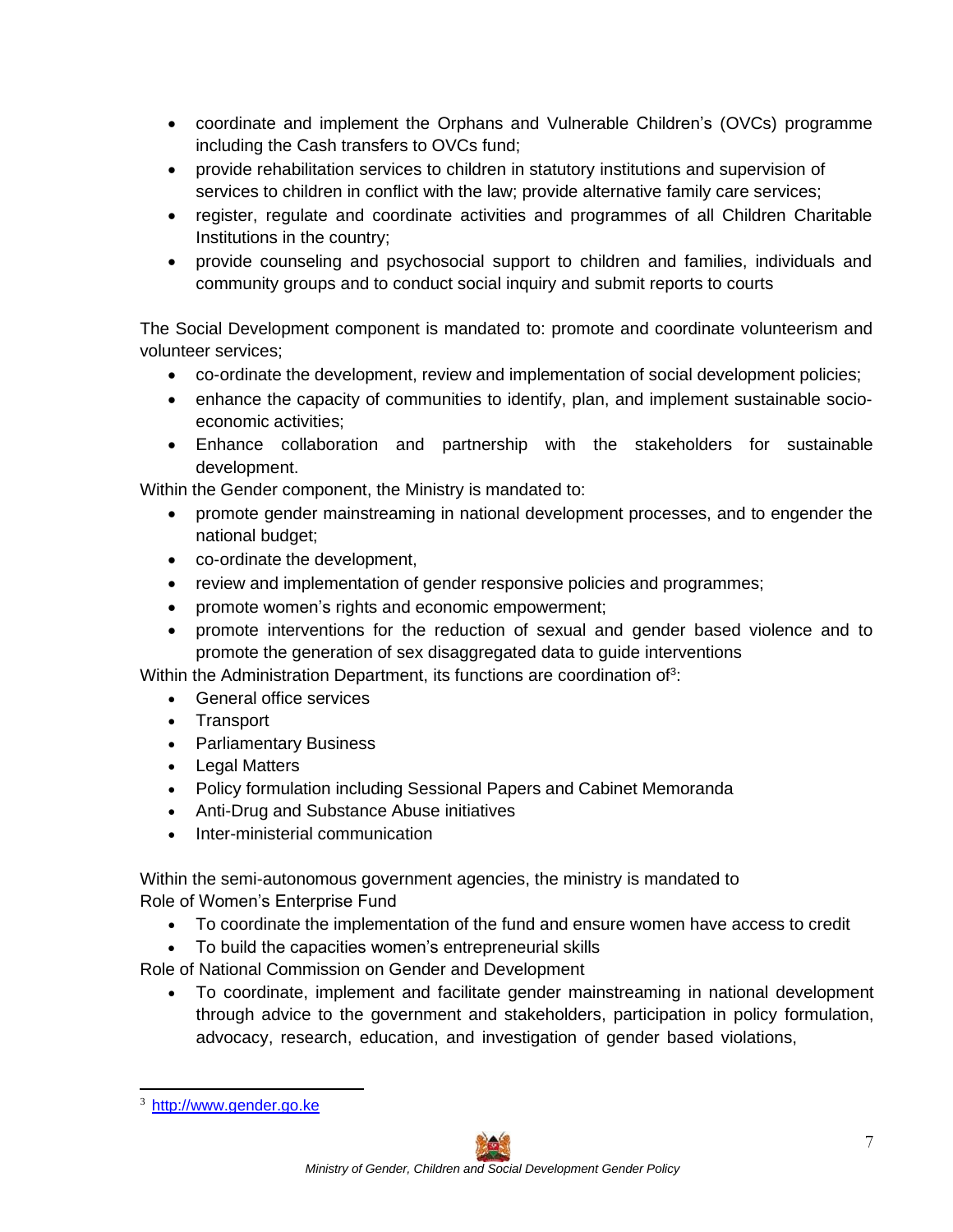establishment of partnership, monitoring and evaluation in order to achieve gender equity and equality.

<span id="page-7-0"></span>Role of National Council for Children Services

- To mobilize resources for implementation of programmes
- Formulation of policies on children issues
- Registration and suppression of charitable children institutions
- Networking and linkages with other partners

Role of National Fund for People with Disabilities

- To coordinate the implementation of the fund for people with disabilities
- To advise government through the MoGCSD on all matters touching on the administration of the funds for people with disabilities

Role of National Council for People with Disabilities

• To mainstream disability issues in all aspects of socio-cultural, economic and political development.

The Ministry has two technical departments namely:

- 1. The Department of Gender and Social development which comprises of the following divisions<sup>[4](#page-7-0)</sup>:
	- a) Gender and Development Division
	- b) Social Welfare/Persons with Disabilities Programme
	- c) Community Mobilization and Development
- 2. The department of Children Services
	- a) Field Services Division
	- b) Cash Transfer to Orphans and Vulnerable
	- c) Alternative Family Care
	- d) Statutory Institutions and CCI's Services

The ministry also has two other administrative departments namely

- 3. Finance and administration whose sections include:
	- a) ICT
	- b) Human Resource Department
	- c) Planning Unit
	- d) Procurement Department
	- e) Public Relation Office
	- f) Administration
	- g) Finance
	- h) Legal Unit.
- 4. Semi-Autonomous Government Agencies
	- Women's Enterprise Fund
	- National Commission on Gender and Development
	- National Council for Children Services
	- National Council for People with Disabilities

<sup>4</sup> <http://www.gender.go.ke/index.php/Table/Gender-and-Social-Development-Divisions/>

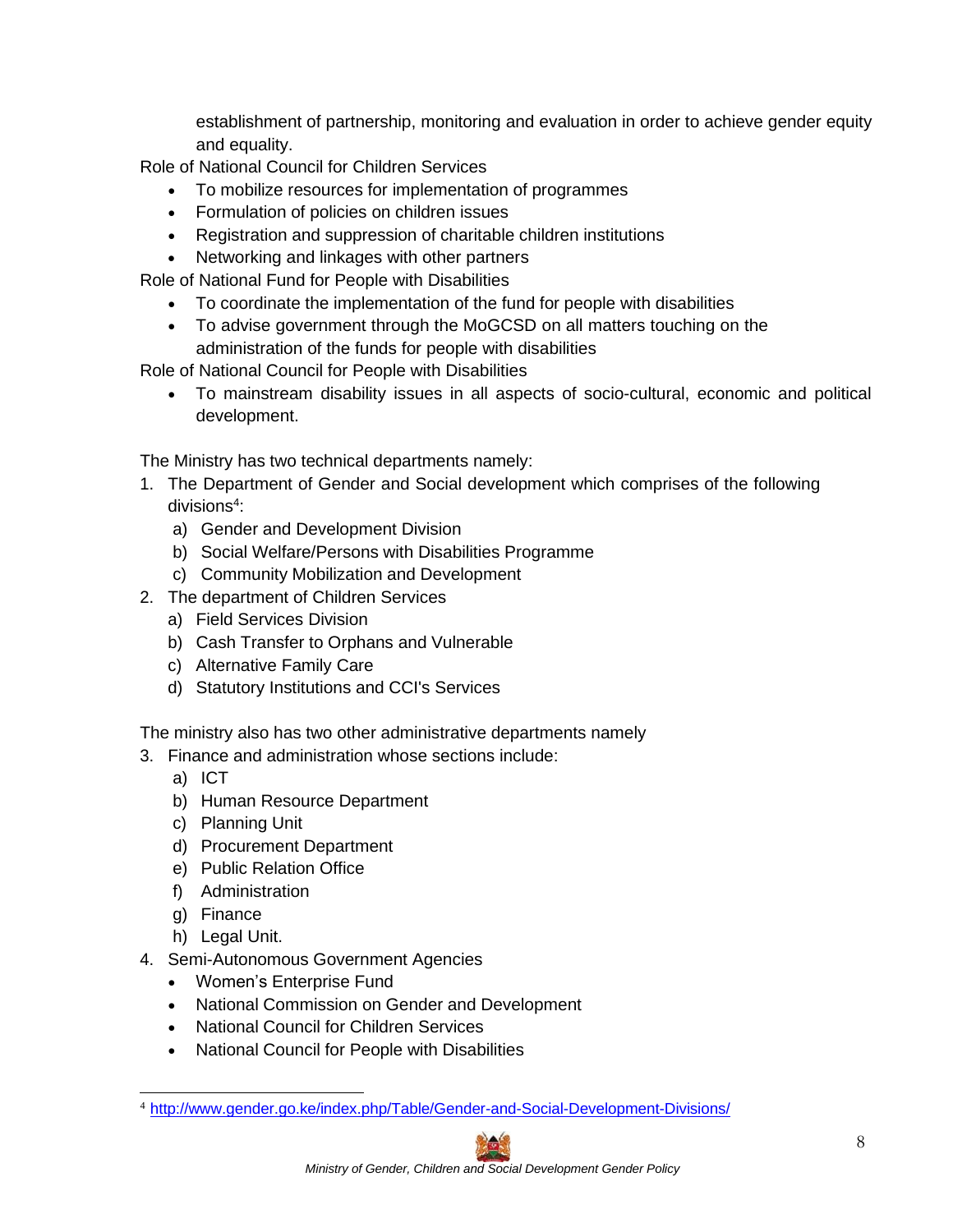<span id="page-8-0"></span>The department of gender and social department derives its mandate from Presidential Circular No 1 of September 2004. The department of gender and social assigned the responsibility of improving the efficiency and effective integration of gender dimensions in future policy formulation, planning and implementation. It is therefore responsible for providing a technical base for gender mainstreaming through the national sectoral approach and implementation of recommendations of international conventions.

#### *Justification for a gender policy for the Ministry of Gender, Children and Social Development*

The Kenya National Policy on Gender and Development (NPGD), 2000 spells out a policy approach of Gender mainstreaming and empowerment of women and clearly states that it is the right of women, men, girls and boys to participate in and benefit equally from the development process. The NPGD provides a framework for mainstreaming gender in all policies, planning and programming in Kenya and puts in place institutional mechanisms to ensure effective implementation.

The need for a national policy arose from the government's realisation that without a coherent and comprehensive overall framework for guiding gender mainstreaming within the different sectors and line ministries involved in development, enormous resources may continue to be misplaced. The Department of Gender and Social Development was established in December 2006 following the merger between the Departments of Gender and Social Services. The overall mandate of the Department of Gender and Social Development is to promote gender equality and women's empowerment through gender mainstreaming in the development process, capacity building, social protection, community participation and public – private partnerships. These strategies are informed by and consistent with the objectives of the flagship projects under the social pillar of the Kenya Vision 2[0](#page-8-0)30<sup>5</sup>.

 $<sup>5</sup>$  Professor Collette Suda, Secretary for Gender and Social Development</sup>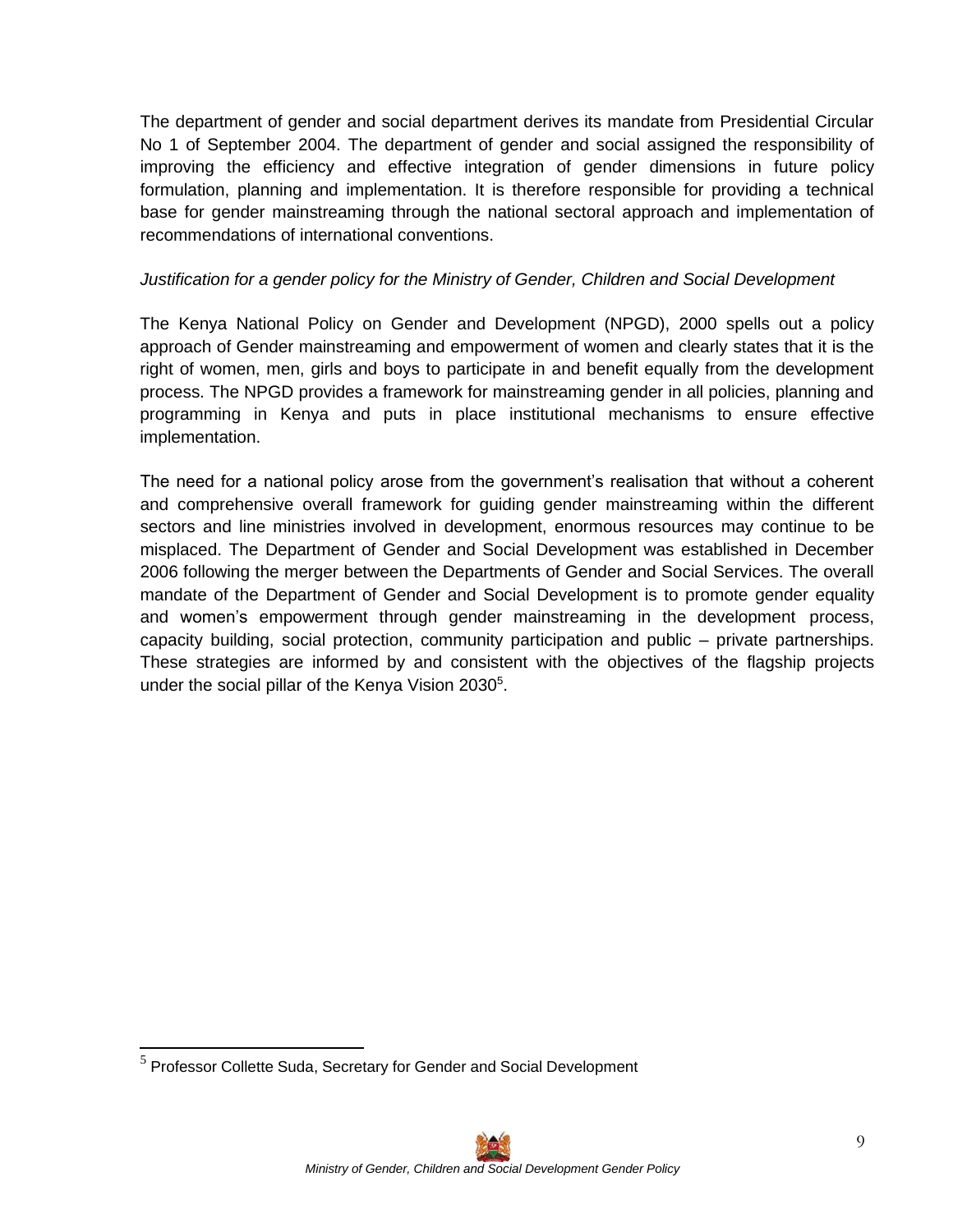## <span id="page-9-0"></span>**PREAMBLE**

The vision of the Ministry is "*A society where women, men, children and persons with disabilities enjoy equal rights, opportunities and a high quality of life."<sup>6</sup>* The Ministry firmly believes that women, men, girls and boys are actors in and beneficiaries of development. Through this policy, the Ministry seeks to deepen its work around understanding power relations and its dynamics so as to ultimately dismantle practices, institutions and structures that sustain inequality. Therefore this policy is intended to guide the Ministry in its work of leading positive transformations around the social order with a view of having equity, equality and full enjoyment of human rights for all.

In adopting the gender mainstreaming strategy, the Ministry is keenly aware that this strategy is utilized to bring deliberate attention on how women, men, girls and boys are 'reached', 'influenced', 'affected' and 'involved'. Since research and experience confirm the importance of gender equality, not only as a fundamental human right, but also as essential to poverty reduction and improved living standards, sustainable economic growth, and effective and accountable governance. The Ministry notes that despite women's essential productive and reproductive roles, they still have significantly less access than men to resources, assets, knowledge and community management and decision-making. Gender equality is crucial for socio economic development as well as the attainment of the Millennium Development Goals. From an economic efficiency lens, the Ministry is well aware that where gender inequalities in access and control over resources are persistent, they undermine sustainable and inclusive development. The framework for expansion has been the Kenya Vision 2030 and the Medium Term Plan (MTP), which has focused on rapid growth with macroeconomic stability, rehabilitation and expansion of infrastructure, investment in human capital, strengthening institutions of governance and revitalizing productive sectors. One of the key ways to mainstream gender in any organization is by formulating a Gender Policy.

## **THE PURPOSE**

The purpose of this Ministerial *Gender Policy* is to institutionalize The Kenya National Policy on Gender and Development (NPGD), 2000 within the Ministry of Gender, Children and Social Development. It articulates the policy approach of gender mainstreaming and empowerment of women at the ministry level. This policy is designed to provide a framework for the conceptualization, design, implementation, monitoring and evaluation of the Ministry's programmes. This policy shall be applied internally, by the Ministry, and externally with partners.

<sup>6</sup> Ministry of Gender, Children and Social Development Service Charter August 2008

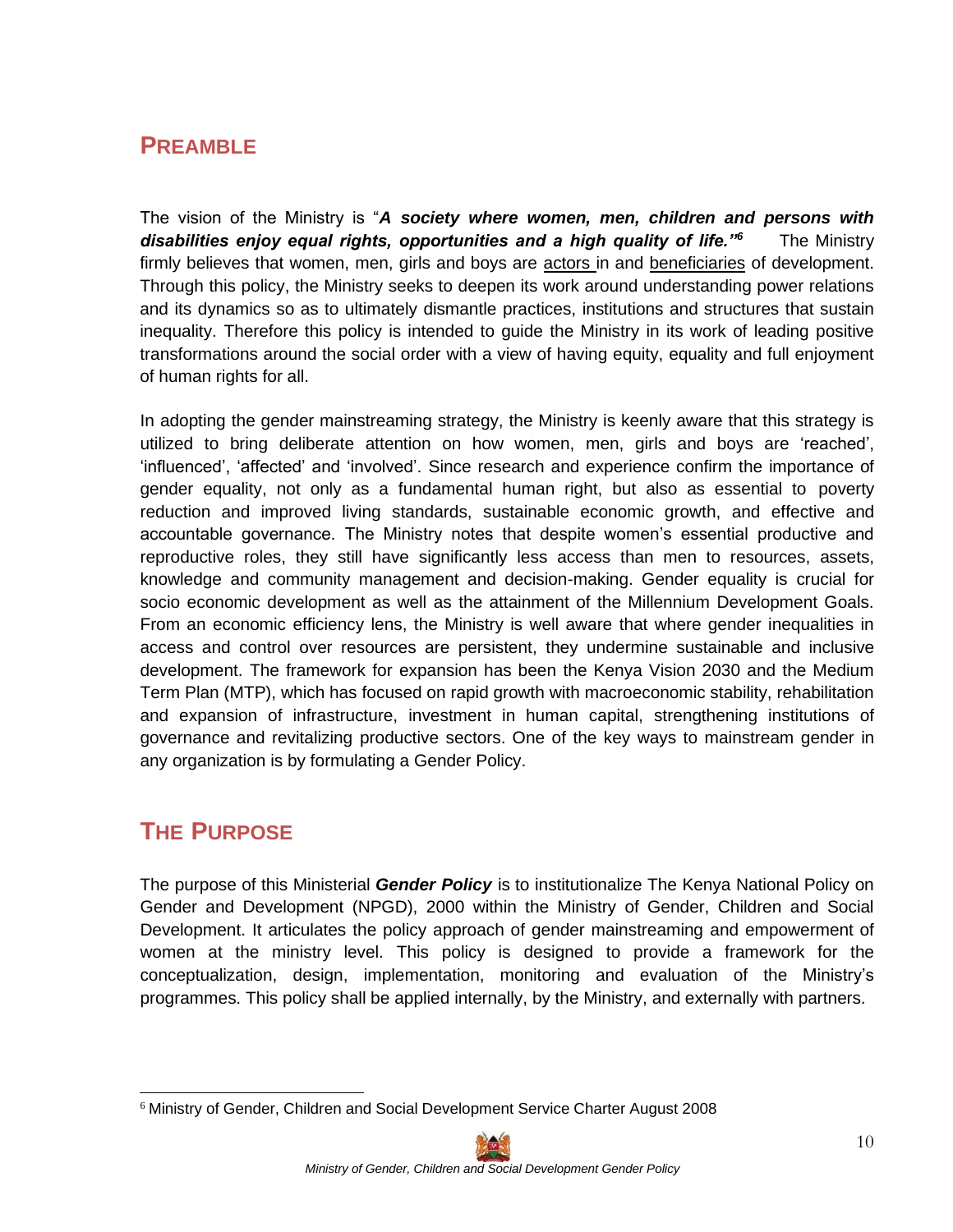# <span id="page-10-0"></span>**CONTEXT**

The purpose of this section is to provide an overview of the critical issues which impact Ministry of Gender, Children and Social Development's progression towards gender equality. This Gender Policy has been crafted in a dynamic service delivery environment. Overall, the Ministry of Gender Children and Social Development has been instrumental in shaping the gender equality and women's empowerment work in the last couple of years. Since 2000, there appears to have emerged some intensified energies that has resulted to several policy and programmatic initiatives. These include: the National Policy on Gender and Development (2000); Sessional Paper No.2 of May 2006 on Gender Equity and Development; Economic Recovery Strategy (2003 – 2007); the Medium Term Expenditure Framework; the Kenya Joint Assistance Strategy, Vision 2030 and the Millennium Development Goals amongst others. Whilst at the sectoral level there exists various gender responsive policy initiatives, including: Adolescent Reproductive Health and Development Policy and Plan of Action (2005-2015), Gender and Education Policy (2007), Kenya National Aids Programme 3 (KNASP3), Presidential directive on Affirmative Action, National Policy for the Abandonment of FGM/C among[s](#page-10-0)t others<sup>7</sup>. The national machinery has provided policy leadership in a variety of activities that have advanced women's empowerment as well as working towards gender equality.

The context of this gender policy is inform by that despite women  $50.29182\%$  $50.29182\%$ <sup>8</sup> of the population provide percentage and accounting for a large voting population in Kenya, glaring gender gaps continue to confront them in terms of representation in decision making sites, in accessing and controlling resources and socioeconomic opportunities. The declining economic performance, poverty, erosion of cultural values and the post-election violence witnessed after the 2007 elections have resulted in increased vulnerabilities for the poor, marginalized and orphans irrespective of gender.

The concept of bringing gender issues into the mainstream of society has clearly been established as a global strategy for promoting gender equality in the Beijing Platform for Action. The BPFA highlights the necessity to ensure that gender equality is a primary goal in all areas of social and economic development<sup>[9](#page-10-0)</sup>. Gender equality is therefore an agenda for development effectiveness. As new evidence demonstrates, when women and men are equal, economies tend to grow faster, the poor move quickly out of poverty, and the well-being of men, women, and children is enhanced<sup>[10](#page-10-0)</sup>.

Gender mainstreaming is the current international approach to advancing gender equality and equity in society.<sup>[11](#page-10-0)</sup> It requires revitalized government actions that involve incorporating a gender

<sup>11</sup> Commonwealth Secretariat -

 $7$  Ministry of Gender, Children and Social Development Assessment Report, July 2011 by Jane Kiragu <sup>8</sup> <http://www.knbs.or.ke/counties.php> County Stats, Population Distribution by Sex, Number of Households, Area and Density

<sup>9</sup> Draft of the Gender Mainstreaming for the Ministry of Gender, Children and Social Development

<sup>&</sup>lt;sup>10</sup> Integrating Gender into the World Bank's Work- A Strategy for Action

[http://www.thecommonwealth.org/shared\\_asp\\_files/uploadedfiles/%7B6C0400D1-A306-4F06-9AA5-](http://www.thecommonwealth.org/shared_asp_files/uploadedfiles/%7B6C0400D1-A306-4F06-9AA5-0343A81F4BB8%7D_AgriRuralDev.pdf) [0343A81F4BB8%7D\\_AgriRuralDev.pdf](http://www.thecommonwealth.org/shared_asp_files/uploadedfiles/%7B6C0400D1-A306-4F06-9AA5-0343A81F4BB8%7D_AgriRuralDev.pdf)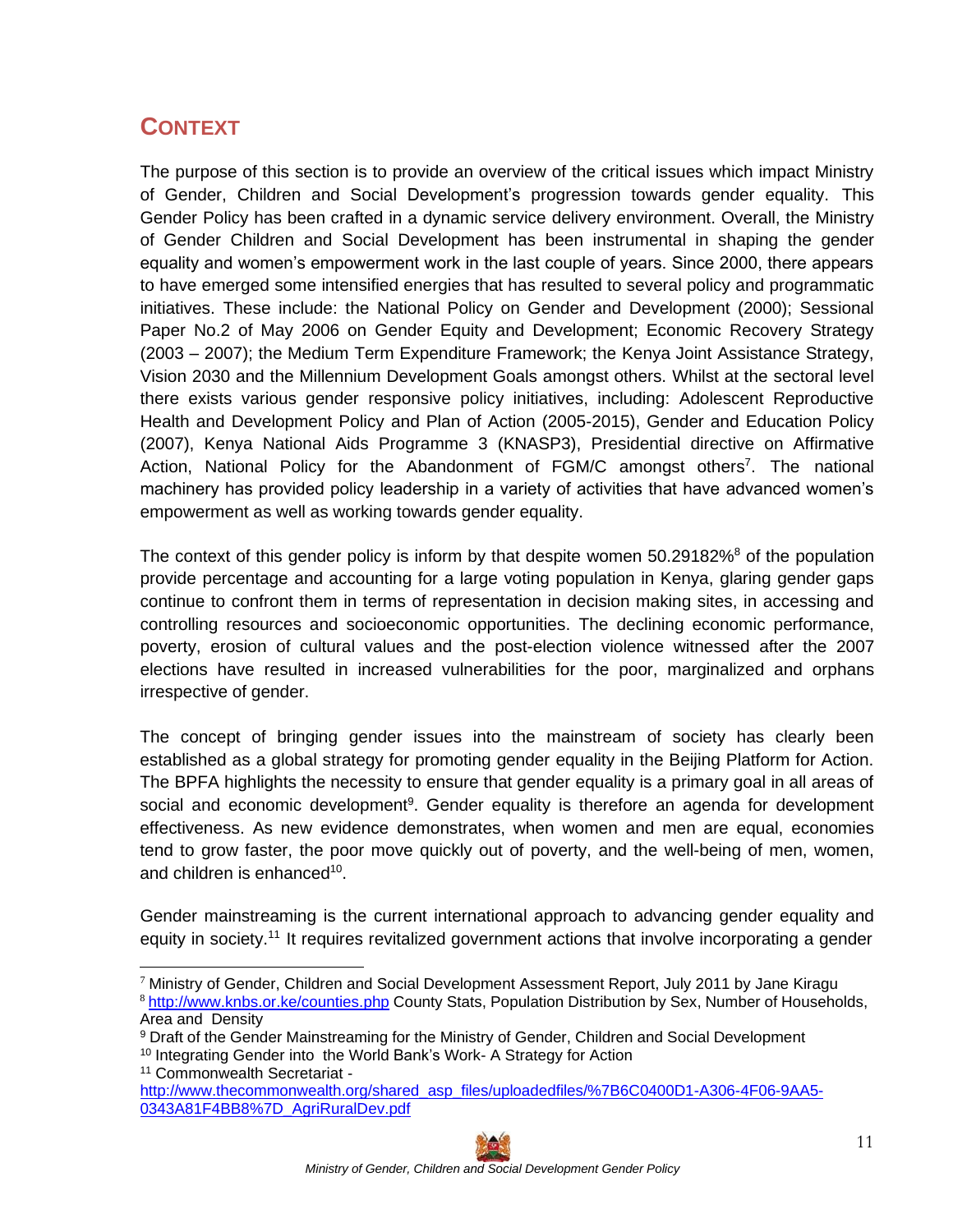perspective into all policies, plans, programmes and projects to ensure that these impact on women and men in an equitable way.

The Ministry of Gender, Children and Social Development is guided by the national policy as the national machinery leading gender mainstreaming in the country, recognizes that in the past its work has proceeded without a gender policy. At the Ministry we have embraced gender mainstreaming as a programmatic approach whereby attention to gender equality is integrated into its programme analysis, planning, performance, policy, monitoring and evaluation. Therefore gender equality work must be visibly anchored on an internal accountability standard that influences the practices within the Ministry at organizational level. The current Strategic Plan of the Ministry of Gender, Children and Social Development has integrated the Performance and Results Based Management approach in the management of its programmes and relationships. In order to streamline and enhance the efficacy of the approaches of securing gender equity, equality and women's empowerment, this internal policy is adopted.

As the technical provider of gender knowledge, the Ministry has invested in the production of a variety of instruments to guide overall gender mainstreaming efforts in line ministries. Some of these include:

- Development of a Service Charter indicating service-related commitments to improve services in various areas;
- Development of a Training Manual on Gender Mainstreaming to co-ordinate and harmonize gender mainstreaming initiatives by various government and nongovernment actors;
- Development a monitoring and evaluation system to track gender mainstreaming in the country;
- Development of a National Plan of Action to Implement the Gender Policy (2008 2012);
- Development of a National Plan of Action for the Abandonment of Female Genital Mutilation (2008-2012), established a functional National Committee for the Abandonment of FGM/C (NaCAF) and Secretariat with strong support from civil society and development partners;
- Development and updating of the Kenya Gender Data sheet which produces vital information for national planning and programming through the sex disaggregated data on socio-economic welfare of women, men, girls and boys.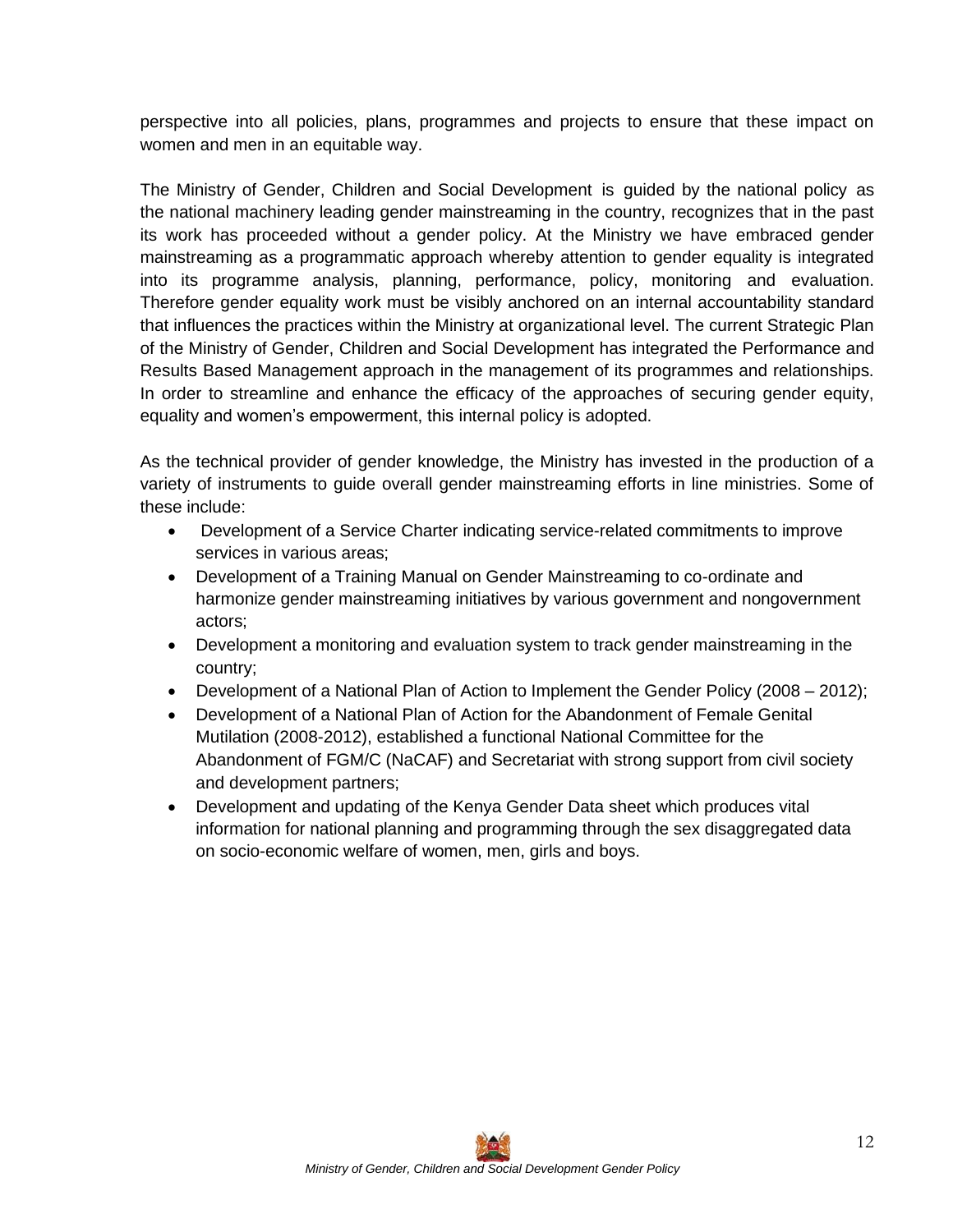# <span id="page-12-0"></span>**CONCEPTUAL FRAMEWORK AND STRATEGY**

#### **Conceptual Framework**

This policy elaborates the key concepts and approaches that underpin gender and development issues. The Ministry's interpretation of gender equality work recognizes that inequitable gender relations cannot be addressed by focusing on women in isolation and that men too can be prone to gender vulnerabilities. Mainstreaming includes gender-specific activities and affirmative action whenever women or men are in a particularly disadvantageous position. Therefore we conceptualize our strategic policy and programmatic priorities recognizing that gender-specific interventions can target women exclusively, men and women together or only men, to enable them to participate in and benefit equally from development efforts. These are necessary temporary measures designed to combat the direct and indirect consequences of past discrimination.

As a holistic and comprehensive strategy, gender mainstreaming also addresses the environment (corporate, office) in which policies and programmes are developed and implemented. Thus a policy to integrate gender concerns into programming must be accompanied by a strategy to ensure that staff and the working environment is gender-sensitive, guaranteeing equal opportunities and treatment of both men and women.

Any strategy or intervention on gender equality and women's empowerment must begin with an accurate analysis and understanding of the context, realities and experiences of women and men. Towards this end in the Plan of Action for the National Policy on Gender and Development (2000), specific thematic activities which have been identified and prioritized include the need to:

- a) Identify, map out and prioritize gender issues in the sector Ministries and parastatals
- b) Review proposed activities and harmonize with sector realities
- c) Build relevant capacities to mainstream gender
- d) Identify linkages and networks
- e) Coordinate sector implementation of gender strategic activities
- f) Produce gender mainstreaming sector reports
- g) Profile gender issues in all sectors.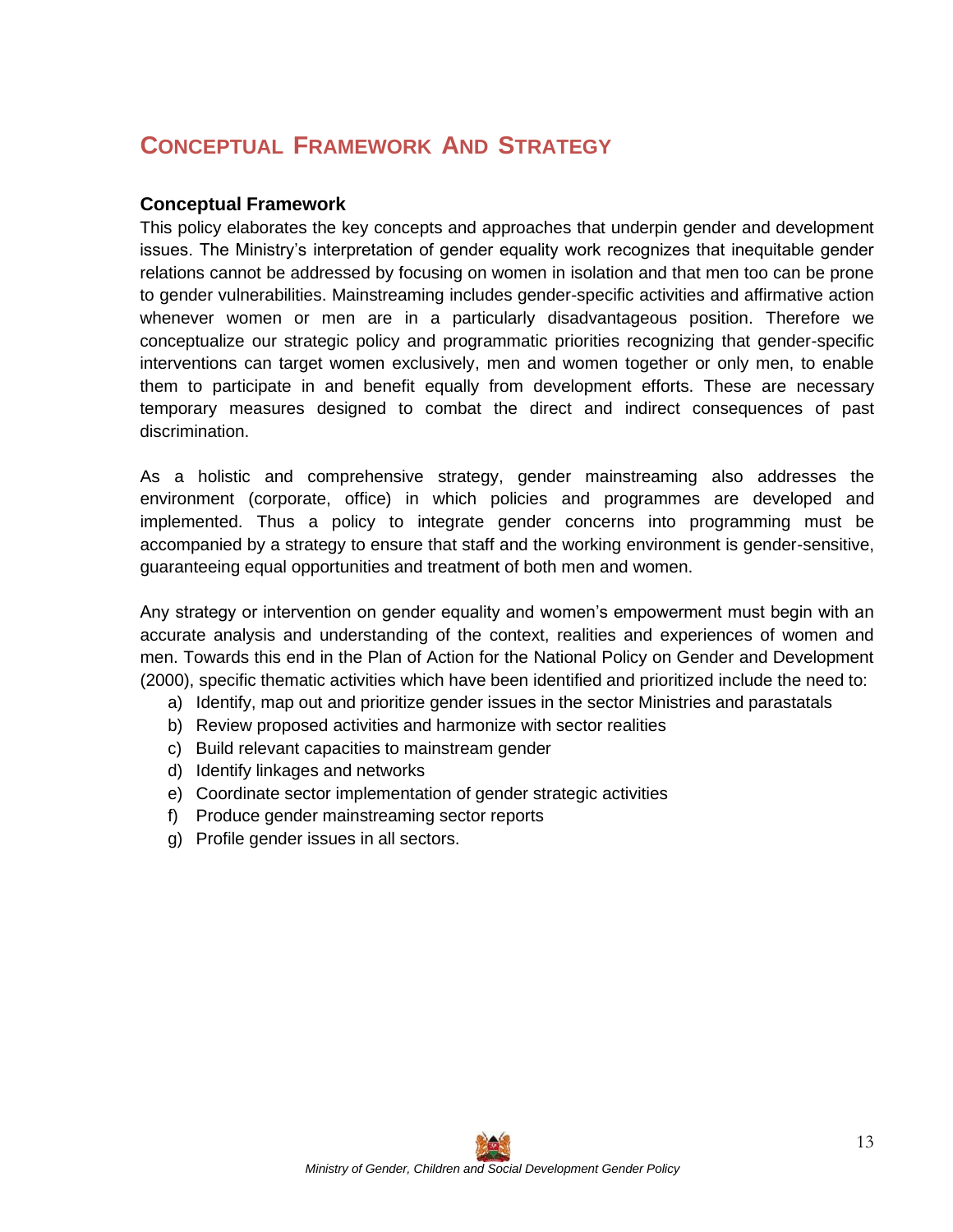# <span id="page-13-0"></span>**GUIDING PRINCIPLES**

This policy is constructed on the following guiding principles:

- 1) The Constitution of Kenya is the guiding document
- 2) Women's rights are human rights
- 3) Gender fairness and justice guides interventions
- 4) Equity in treatment of women, girls, men and boys as well as equal opportunities to access national resources
- 5) Recognition of the specificity of women, men girls and boys inorder to ensure promote and protect Fairness in the treatment of different categories of women and noting that they are not homogeneous and their circumstances vary
- 6) Promoting economic empowerment for women
- 7) Affirmative action interventions targeting women be developed as a corrective measure to equalize opportunities and access
- 8) Commitment to change discriminatory laws, policies and practices
- 9) Appropriate and relevant training provided to improve knowledge, skills and attitudes towards gender equality
- 10) Enhanced relationships and synergies between the departments and at all levels within the national machinery for securing gender equality work.
- 11) Treaties and conventions which have been ratified in Kenya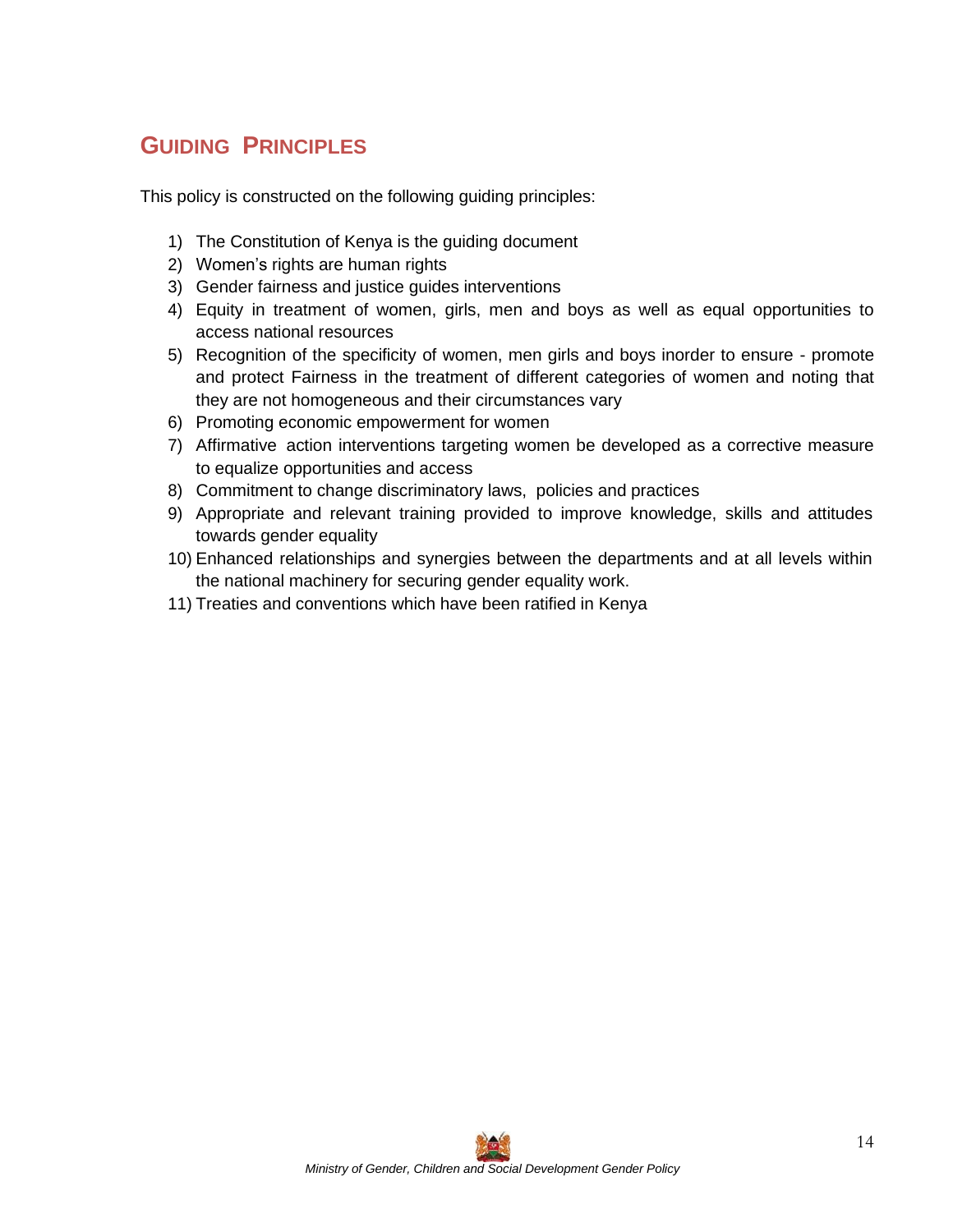## <span id="page-14-0"></span>**POLICY FRAMEWORK: GOAL AND OBJECTIVE**

The overall goal of this Policy Framework is to mainstream gender concerns in the national development process in order to improve the social, legal/civic, economic and cultural conditions of women, men, girls and boys in Kenya. Progress towards gender equality depends upon strategic and well-targeted interventions. The policy provides direction for setting priorities. An important priority is to ensure that all ministerial strategies and their performance frameworks integrate gender equality objectives and indicators and identify actions for tackling inequality. In addition, each program will develop integrated gender equality strategies at the initiative level in priority areas. Within selected interventions, the policy will also scale-up specific initiatives to advance gender equality.

This ministerial gender policy will be pursued within the context of its stated mandate, which is to "*provide services and coordination to the public on issues of gender, children and social development.*"

The *National Policy on Gender and Development* provides a basis for the Government to underscore its commitment to advancing the status of women. The Government of Kenya is determined to address any existing imbalances through policy formulation and implementation taking into account different needs and skills of men and women. Poverty reduction will provide the broad framework within which strategic actions to achieve gender equality will be taken and due account will be given to the critical areas of action for women's empowerment elaborated in the Dakar and Beijing Platform of Actions (PFAs).

The Ministry of Gender, Children and Social Development will provide policy direction, implement and coordinate gender mainstreaming as a strategy for attaining gender equity and equality within all the other Ministries and public bodies. The department recognizes that inequitable gender relations cannot be addressed by focusing on women in isolation. The practical needs and strategic interests of both women and men have to be considered, as do the opportunities and constraints emanating from the local, national, regional and international context in which they live. This policy assures a minimum package for quality assurance in promoting gender equality work to support and guide the design, implementation, monitoring and evaluation processes within the Ministry, line ministries and state corporations.

## *THE GOAL*

The overall goal is to strengthen gender equality work in the Ministry of Gender, Children and Social Development by establishing a clear vision around delivering its services, policies, procedures and practices based on equality between women and men. Ultimately this policy will work towards ensuring gender equality and women's empowerment and mainstreaming of needs and concerns of women, men, girls and boys in all sectors of development in the country so that they can participate and benefit equally from development initiatives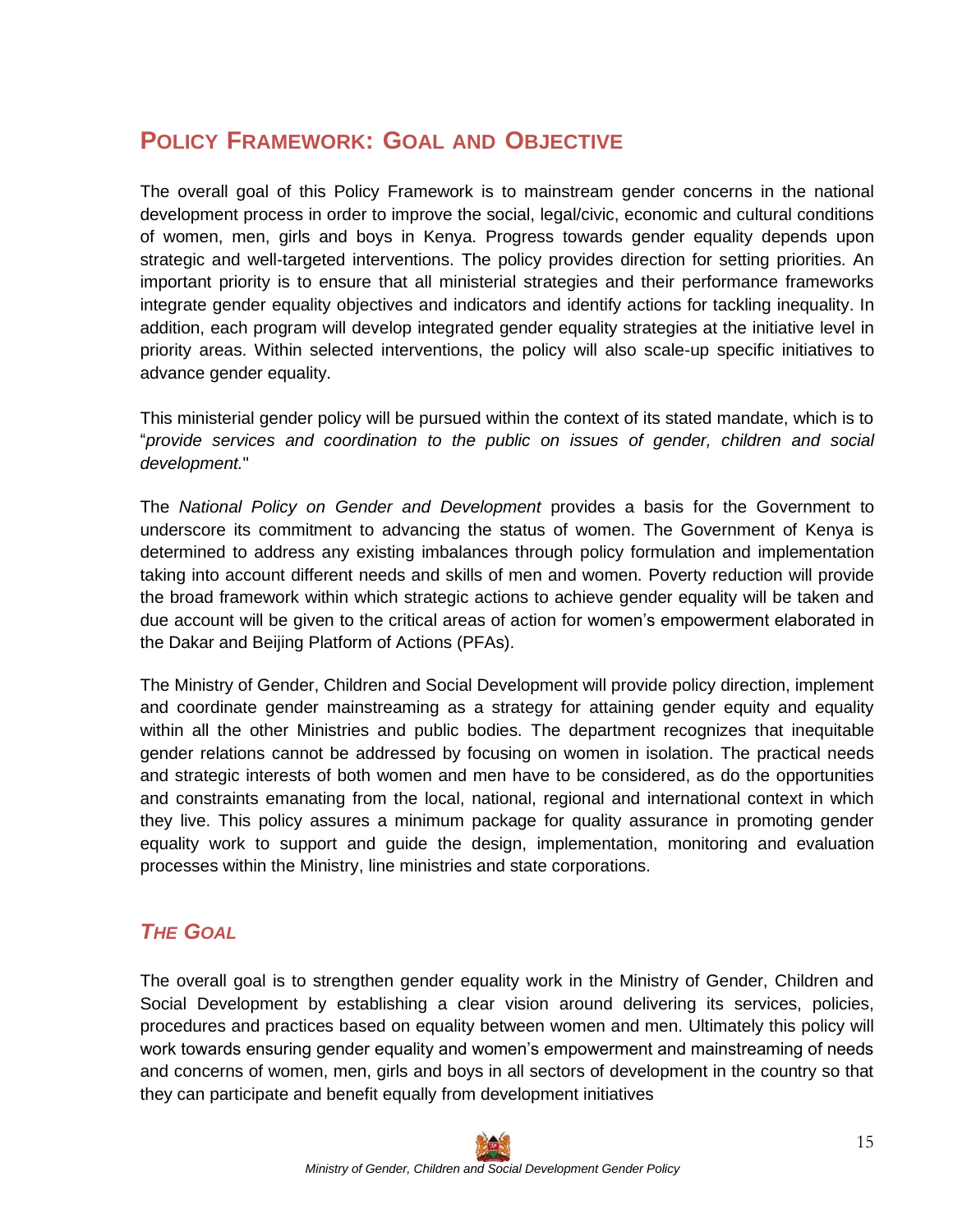## <span id="page-15-0"></span>*POLICY OBJECTIVES*

This Ministerial gender policy seeks to contribute to strengthening in the gender equality work in the Ministry of Gender, Children and Social Development, by giving due attention to gender considerations and promote equity and equality between women and men, girls and boys. In more specific terms, the policy seeks to:

- 1) increase coverage, effectiveness and efficiency of interventions
- 2) promote equity and equality of women and men, throughout their life cycle and ensure that interventions do not promote inequitable gender roles and relations
- 3) provide quantitative and qualitative information on the influence of gender on diverse sectoral issues
- 4) support line ministries and state corporations on how to undertake gender responsive planning, implementation and evaluation of policies, programmes and projects
- 5) Provide capacity building supported by knowledge sharing and research on gender issues

These objectives shall be achieved through the strategies that include but are not limited to:

- 1) Strengthening the institutional procedures which ensure that the needs of women and men, girls and boys, , are all met equitably with a view assuring vulnerability reduction of provision services in all sectors;
- 2) Formulating measures to ensure that gender-specific vulnerabilities and capacities of men and women are systematically identified and addressed;
- 3) Institutionalize data collection to ensure that data on beneficiaries is disaggregated by sex for needs assessment and that programme planning and gender analysis is integrated into programme design, delivery, monitoring and evaluation;
- 4) Reviewing and enhancing existing strategies for capacity building in gender mainstreaming as part of institutional development programmes with special attention to staff training (within the Ministry and the other line Ministries) on gender analysis skills;
- 5) Ensuring that reporting and accountability mechanisms for activities and results in gender mainstreaming are put in place. This includes performance evaluations, budget allocation analysis and actions to enable the full participation of women and men on an equal and meaningful basis in development activities of the Ministry of Gender, Children and Social Development at all levels
- 6) Establish gender research and documentation center to systematically collect, analyze, disseminate and utilize gender related information to all line ministries and external partners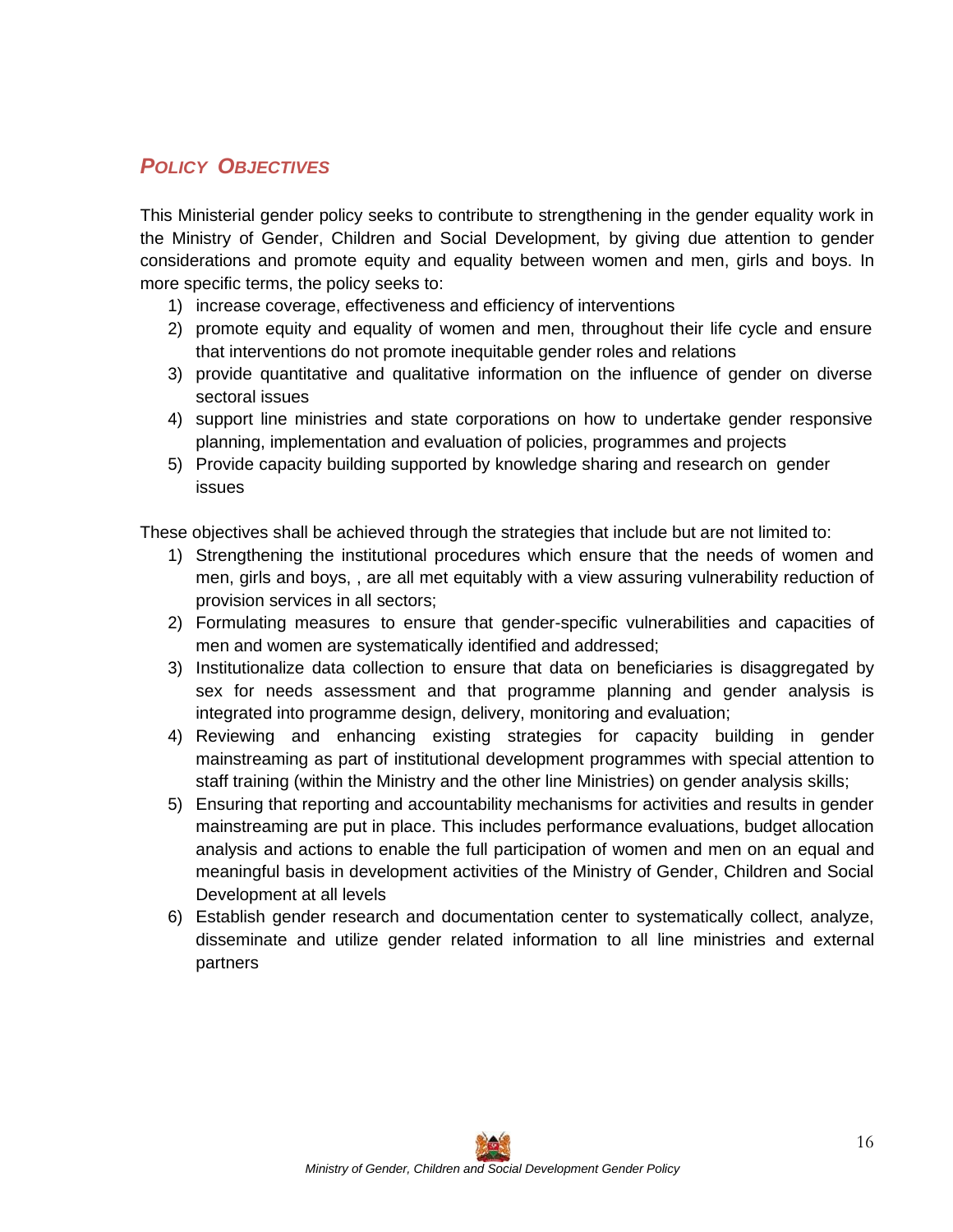# <span id="page-16-0"></span>**POLICY ACTIONS AND PRIORITIES**

This policy is adopted by the Ministry of Gender, Children and Social Development to ensure its national leadership in gender equality work is firmly articulated within its Ministerial daily operations, processes and accountabilities

#### *i. Programmatic focus*

This covers policy interventions which are primarily directed at the Ministry's programmatic deliverables categorized alongside the Flagship Projects in the Government's Medium Term Plan which include:

- a) Gender mainstreaming
- b) Collecting, analyzing and sex disaggregating data
- c) Affirmative action policy
- d) Administering The Women's Enterprise Fund
- e) Establishing and implementing consolidated social protection fund

Towards rolling out the aspirations of Vision 2030, the Ministry has identified four equality dimensions within the Medium Term Plan as follows:

- 1. *Opportunity* i.e. access, or lack thereof, to labour markets, employment opportunities and to productive resources;
- 2. *Empowerment* refers to the voice and decision-making power at the household, community and national level.
- 3. *Capabilities* refer to access, or lack thereof, to human capital such as education and health.
- 4. *Vulnerabilities* refer to economic or environmental risks that people face, civil and domestic violence.

All departments and divisions will be gender mainstreamed generally as they undertake gender analysis for their interventions, they will design gender responsive indicators which will reflect gender perspectives, monitoring and evaluation. The programmes shall also integrate gender responsiveness in all training activities

Within programmatic focus, all Ministry deliverables and results shall demonstrate the extent to which they have fulfilled and integrated the four equality dimensions. In addition, this pillar entails relationship building across all line ministries, with the civil society and private sector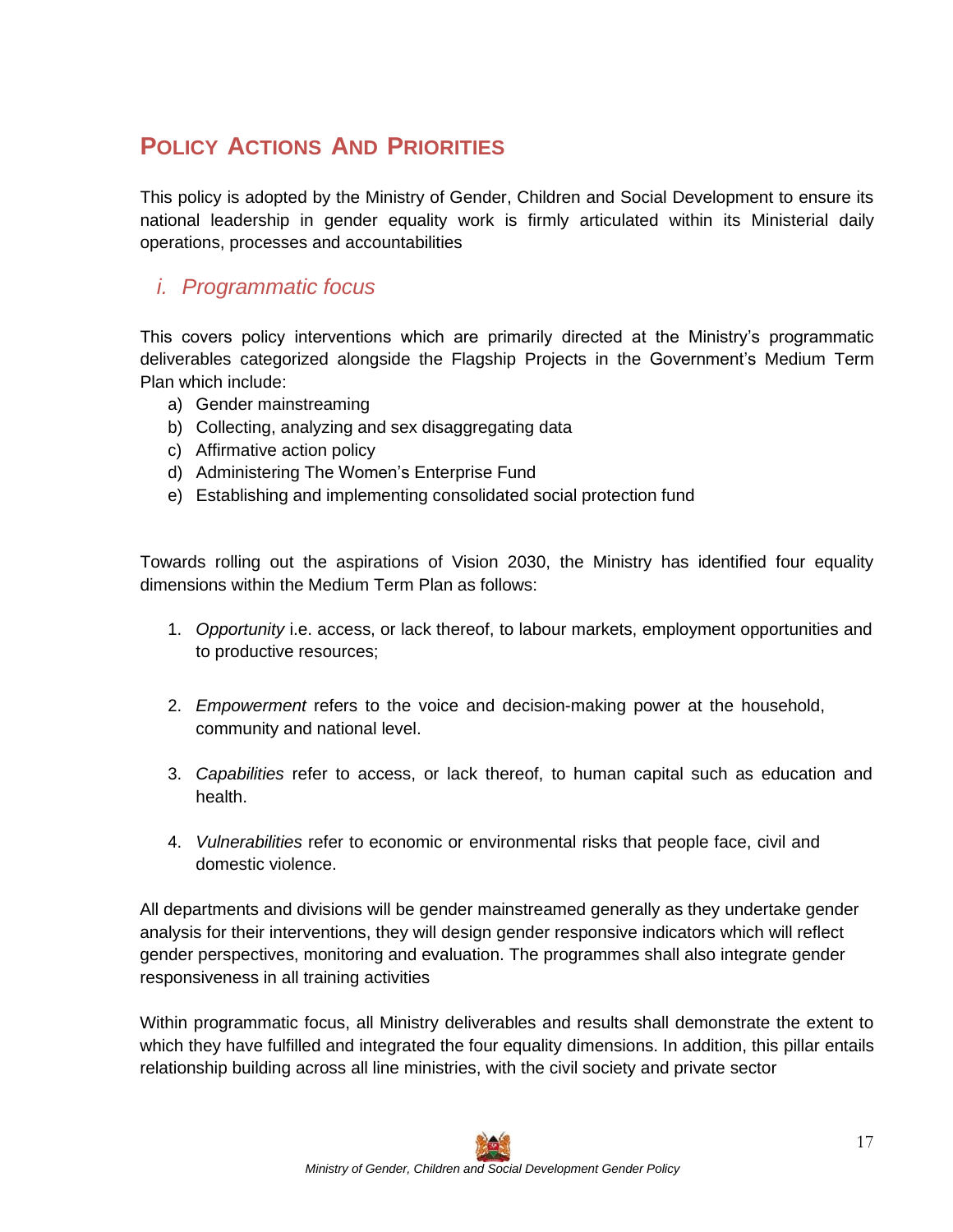## <span id="page-17-0"></span>*ii. Institutional focus*

This deals with the Ministry's role as an employer and its decision-making systems and practices. The components within the institution work towards the creation of an enabling environment for women and men (gender sensitive/responsive) in order to meet the specific gender needs of women and men. This component comprises of two main areas of concern:

#### *1. An Enabling environment for the provision of gender sensitive services and meet the specific gender needs of women and men*

The Ministry commits to identify all the barriers to equality between men and women and create a non-discriminatory environment in the institution and to adopt positive measures aimed at achieving equitable representation of women and men at all levels. Therefore, the Ministry shall develop and align its policies and programmes to reflect the needs and aspirations of a gender equal society as well as clearly articulate women's specificity issues. The Ministry will ensure that there is no discrimination in accessing resources, programmes, information and promotions. For instance by:

- ➢ Developing criteria and procedures that allows for fair distribution or allocation of resources and services and prevents unfair discrimination
- $\triangleright$  Provision of technical guidance to all Ministries regarding the effective integration and accountability for gender equality in national development
- $\triangleright$  To spearhead the commissioning of research and studies to inform priorities and interventions for gender fairness and justice
- $\triangleright$  Ensuring that opportunities for development and empowerment are created and awarded equitably
- $\triangleright$  Creating a mechanism to ensure the auditing and ongoing monitoring and assessment of policies, programmes and procedures for genderresponsiveness
- ➢ Developing and enforcing a sexual harassment and gender based violence policy to provide a safe work environment that protects and promotes the human dignity of all members of the staff
- $\triangleright$  Ensuring that dispute resolution mechanisms are not merely available, but are also easily accessible and effective regardless of difference or disadvantage and responsive to the needs of all.
- ➢ Endeavoring to provide facilities and provisions in recognition of gender specific needs e.g. crèche, toilets, breastfeeding place for mothers.
- ➢ Monitoring the implementation by Government of international and Regional instruments pertaining to gender equality and women's rights.

#### *2. Gender skills, knowledge and awareness building*

The Ministry commits to transform its culture and practices by investing resources towards increasing awareness and understanding of gender and gendered types of oppression facing women and men. This includes enhancing capacities and capabilities of staff to develop

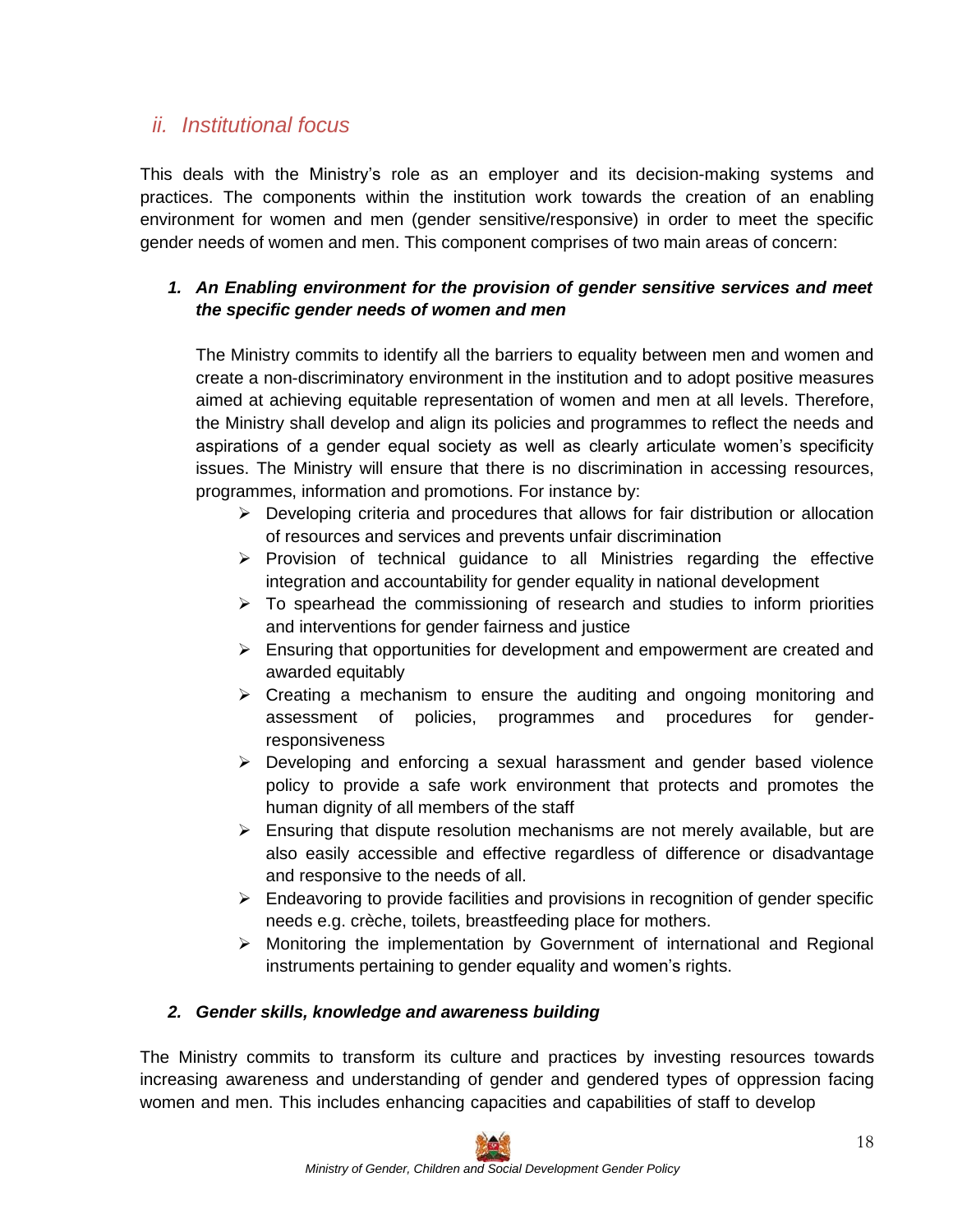strategies, plans, services and budgets for gender sensitive, non-discriminatory interventions that specifically target and promote gender equality

#### *3. Promoting gender equality in decision-making*

Committing to adopt approaches that strengthen the involvement of a critical mass of women in all decision-making process within the core programme system of the Ministry. This will entail offering support for mentoring, capacity development and professional training for staff. These processes will work towards promoting women to decision making positions. Management responsibility focus:

The management responsibility to ensure that the gender policy is implemented shall be facilitated by three main aspects:

- i. Commitment to promote a system-wide responsibility and accountability for gender equality mainstreaming- the Ministry of Gender, Children and Social Development
- *ii.* Presence of an institutional framework to guide policy implementation *Gender department*
- iii. Resources and Political will strategically *position and allocate adequate resources -* at the Executive and Permanent Secretary levels

The Ministry of Gender, Children and Social Development will promote a system-wide responsibility and accountability for gender mainstreaming and implementation of this gender policy. To achieve gender equity and equality, the department has identified gender mainstreaming as the strategy to bring deliberate attention on how men and women are 'reached', 'influenced', 'affected' and 'involved' to ensure equality of opportunity and outcome in all sectors.. This Gender Policy has been designed to leverage the Ministry's work of spearheading gender equality work throughout line ministries and public bodies.

The Ministry shall promote a conducive atmosphere for staff development that does not discriminate on the basis of gender. These responsibilities on institutional changes are aimed at entrenching gender equality analysis and create a conducive climate for successful policy implementation. Thus, it is mandatory that all programmes demonstrate their efforts towards:

- i. Entrenching gender equality analysis
- ii. Gender Responsive Budgeting
- iii. The Gender officers and gender committees and other implementation support mechanisms (in line Ministries)

In providing an effective institutional framework for this policy implementation, the Gender and Social Development department shall resource all units with the necessary support in terms of training and exposure, gender knowledge materials and information with a view of building gender technical competencies throughout the Ministry.

The Head for Gender and Social Development Department shall be responsible for: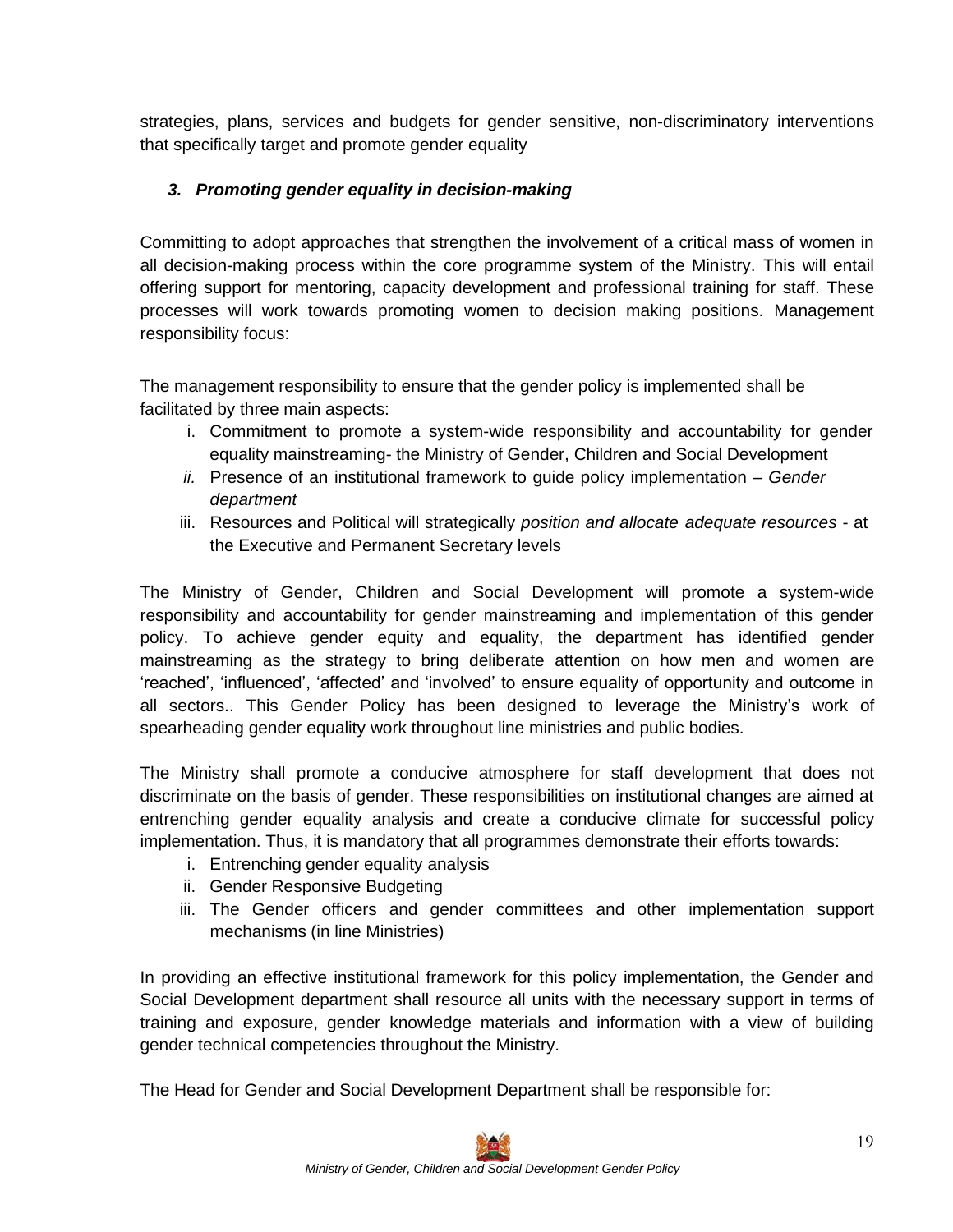- <span id="page-19-0"></span>- Promoting gender sensitivity and synergies throughout all levels of the Ministry
- Increasing awareness and skills of staff in considering the social differences between vulnerable men and women when designing, implementing, monitoring and evaluating programmes
- Conducting a systematic review of the institution's procedures to put in place gender analysis as part of programming or improving the existing systems;
- Facilitate the development of gender sensitive performance indicators by individual programme components to monitor and evaluate progress
- Enabling a gender balance in the different levels of the structure within the department, in particular to involve more women in the decision-making processes at all levels;
- Ensuring equal opportunities among female and male staff members in the areas of recruitment, promotion, benefits, training and working conditions.
- Monitoring and reviewing performance appraisal that include gender responsiveness as a key result area

The Head for Children's Department shall be responsible for:

- Promoting gender sensitivity and synergies throughout all levels of the Ministry
- Increasing awareness and skills of staff in considering the social differences between vulnerable men and women when designing, implementing, monitoring and evaluating programmes
- Conducting a systematic review of the institution's procedures to put in place gender analysis as part of programming or improving the existing systems;
- Facilitate the development of gender sensitive performance indicators by individual programme components to monitor and evaluate progress
- Enabling a gender balance in the different levels of the structure within the department , in particular to involve more women in the decision-making processes at all levels;
- Ensuring equal opportunities among female and male staff members in the areas of recruitment, promotion, benefits, training and working conditions.
- Monitoring and reviewing performance appraisal that include gender responsiveness as a key result area

## *iii. Human resource and development focus*

Towards assuring human resource compliance, the Finance and Administration department shall work towards:

- Ensuring that in recruitment and staffing there is general *knowledge of gender and demonstrable commitment to gender equality*
- Performance and career development shall promote *staff performance and capacity to facilitate gender knowledge, gender responsive activities and results*
- Ensuring that resources are committed to continuous gender training activities to strengthen accountability for gender equality of all officers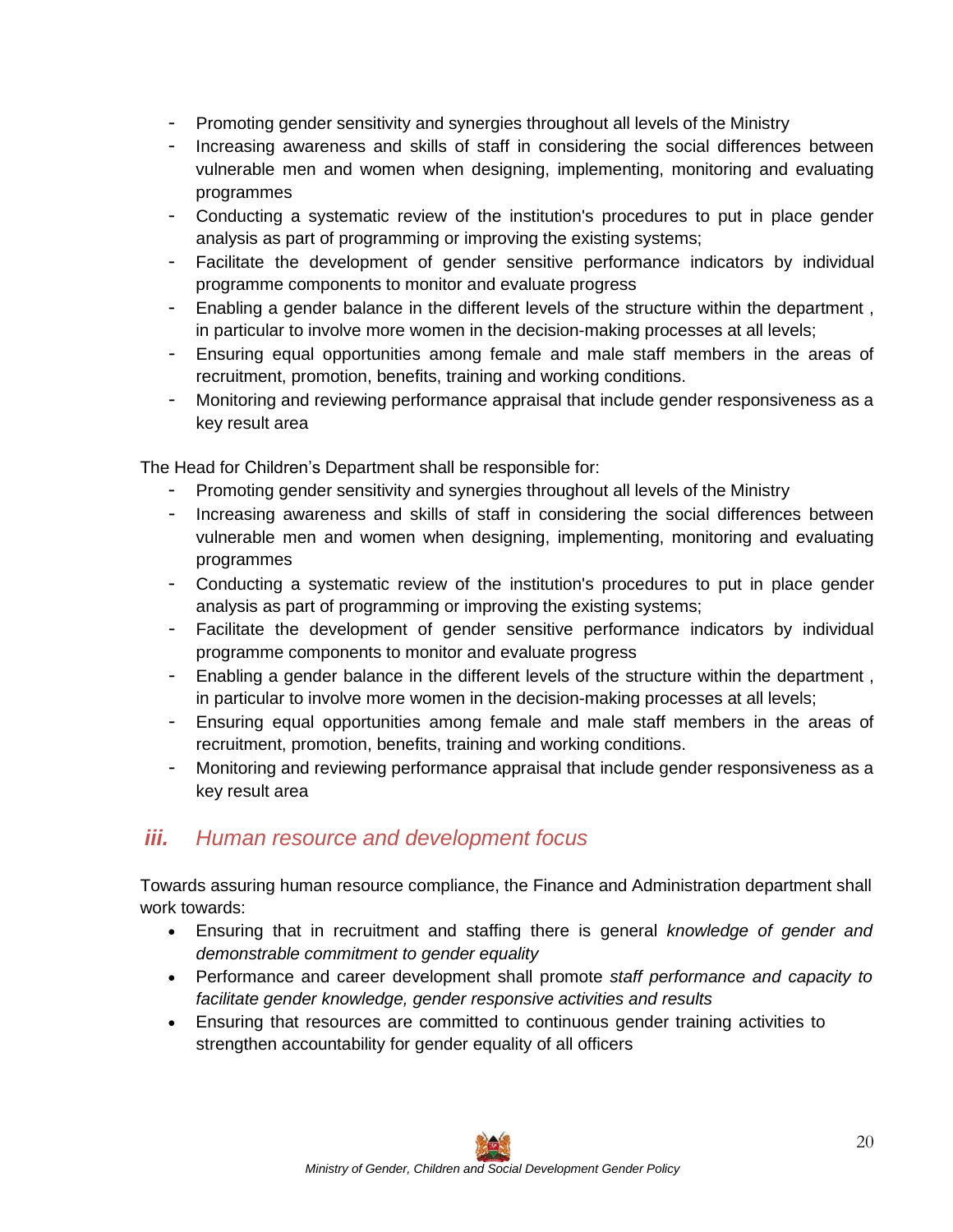<span id="page-20-0"></span>The department shall ensure that in realizing its vision and in accomplishing gender equality, all its Human Resources Policies, practices and decisions shall integrate and promote equality.

#### o *Recruitment and Staffing*

The Ministry reflects its commitment of gender mainstreaming through recruitment of staff by requiring, that they all have knowledge of gender mainstreaming and are committed to gender equality. The recruitment advertisements shall always include an equal opportunity clause in vacancy announcements and shall:-

- Emphasize affirmative action to identify and bridge gender gaps
- Have a gender sensitive and gender balanced recruitment panel
- Incorporate the Gender Policy in all induction materials and documents for new staff
- Design mechanisms to ensure gender balance of staff at all levels
- Endeavoring to provide facilities and provisions in recognition of gender specific need e.g. crèche, toilets.

#### o *Performance and Career Development*

The Ministry will work to ensure its staff performance and capacity is enhanced to facilitate gender mainstreaming through:-

- Quarterly needs assessment to identify necessary capacities to build for gender mainstreaming by the Gender Department
- Identification and implementation of responsive interventions for capacity building
- Design regular and scheduled training (at appropriate intervals) for all staff on gender sensitization and gender mainstreaming
- Strengthen staff capacity for collection and evaluation of gender related information
- Ensure that training and career development opportunities are shared equally amongst female and male staff
- Identification and procurement of relevant gender resource materials for staff training and reference.
- Ensure mechanisms towards support for mentoring, capacity development and professional training for staff to facilitate promotion of women into decision making positions

## *iv. Networking and Partnerships focus*

To remain strategically positioned as the national machinery for gender equality and women empowerment agency in the country, the Ministry of Gender, Children and Social Development will continue to coordinate line Ministries, state corporations, public bodies and non-state actors. In so doing, it shall ensure that:

o Partnerships and networking is gender responsive

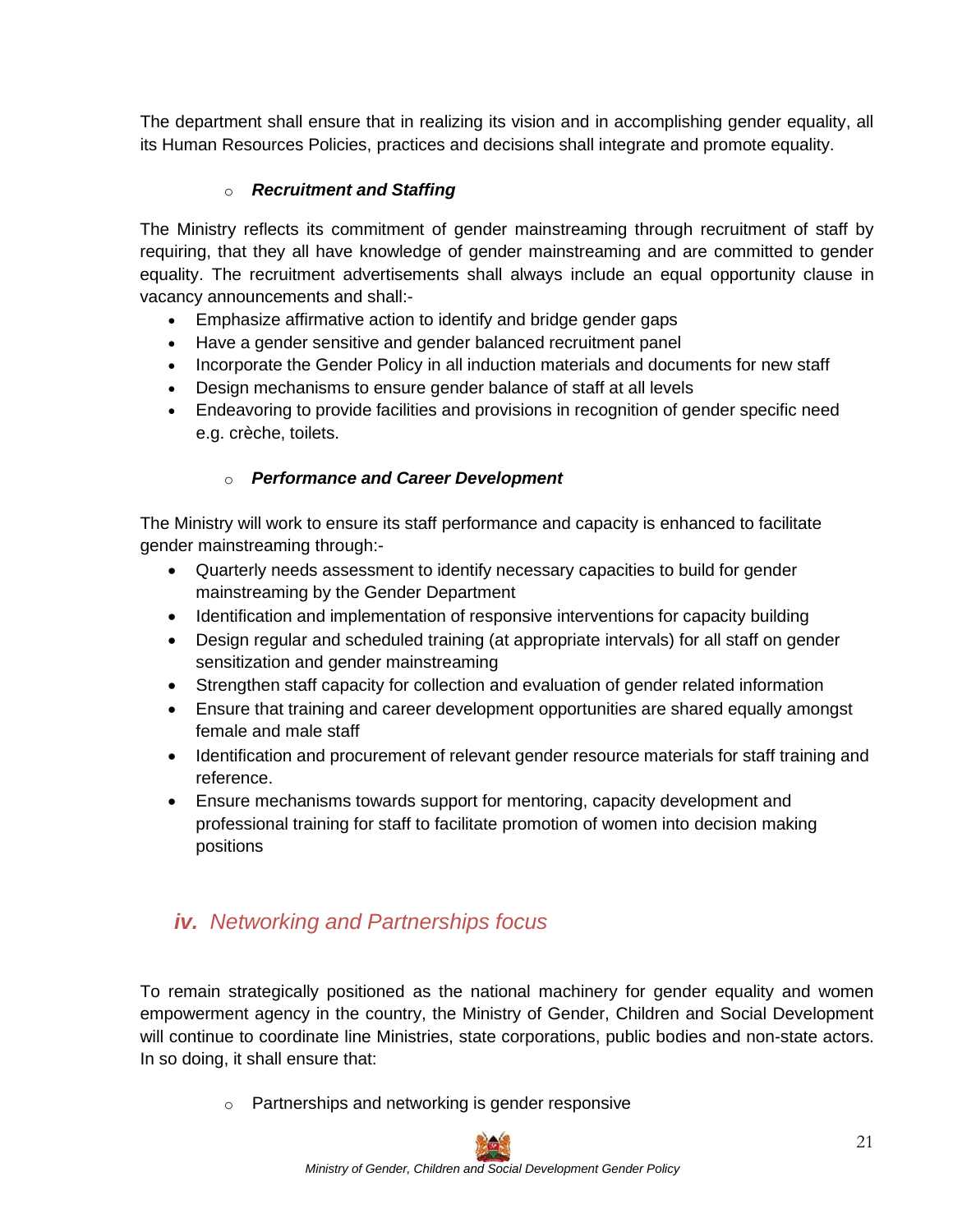- <span id="page-21-0"></span> $\circ$  Utilize all available opportunities to articulate priority gender concerns and call for remedial action
- $\circ$  Undertake a capacity needs assessment on gender and design and recommend their adoption in line with the constitutional requirements with all partners

## *v. Research, Knowledge Building and Information Sharing*

To develop research, and training programmes that contribute to the empowerment of women and the achievement of gender equality worldwide. Through alliance building with line ministries, state corporations, international organizations, academia, civil society, the private sector and other actors, MoGCSD will:

- Undertake action-oriented research from a gender perspective that will have a concrete impact on policies, programmes and projects;
- Create synergies for knowledge management and information exchange;
- Strengthen the capacities of its staff, key stakeholders to integrate gender perspectives in policies, programmes and projects; and
- Build a sustainable, transparent and efficient institution.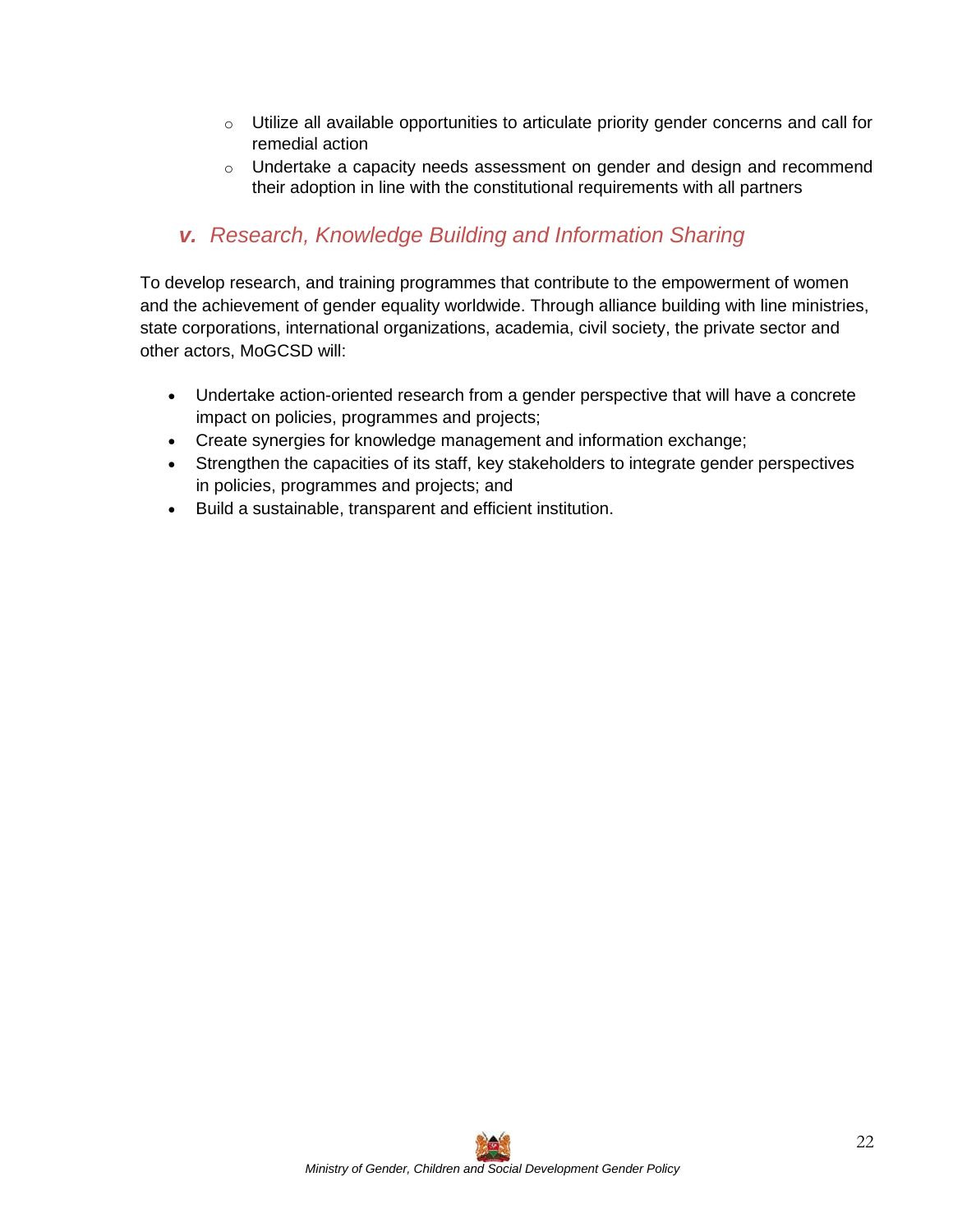## <span id="page-22-0"></span>**DEFINITION OF TERMS** [12](#page-22-0)

- Access To resources, benefits, information, decision-making for example) is influenced by acceptable gender and the established gender division of labor.
- **Affirmative Action** A policy or programme of taking steps to increase the representation of certain designed groups seeking to redress discrimination or bias through active measures in education and employment. It is usually achieved through discrimination against other groups.
- **Empowerment** A process through which men, women, boys and girls acquire knowledge, skills and attitudes to critically analyze their situation and take appropriate action to change the status quo of the underprivileged and other marginalized groups in society.
- **Engender** The process of ensuring that planning and programming is appropriate for and takes into account the female and male differences and concerns.
- **Gender** This refers to the socially and culturally constructed differences between men and women; as distinct from sex which refers to their biological differences. The social constructs vary across cultures and time.
- **Gender analysis** This identifies analyzes and informs action. It addresses inequalities that arise from the different roles of men and women; the unequal power relations between them; and other contextual factors like: ethnicity, sexual orientation, employment, citizenship, etc.
- **Gender awareness** This is the understanding that there are socially determined differences between men and women based on learned behaviour, which affect ability to access and control resources.
- **Gender-Based** Refers to any act of violence that results in, or is likely to Violence result in physical, sexual or psychological harm or suffering to women, girls, boys and men on the basis of gender.
- **Gender Discrimination** refers to unequal or preferential treatment of individuals or groups on the basis of their gender that results in reduced access to/ or control of resources and opportunities

 $12$  Training Manual in Gender Mainstreaming  $-$  Ministry of Gender, Children and Social Development

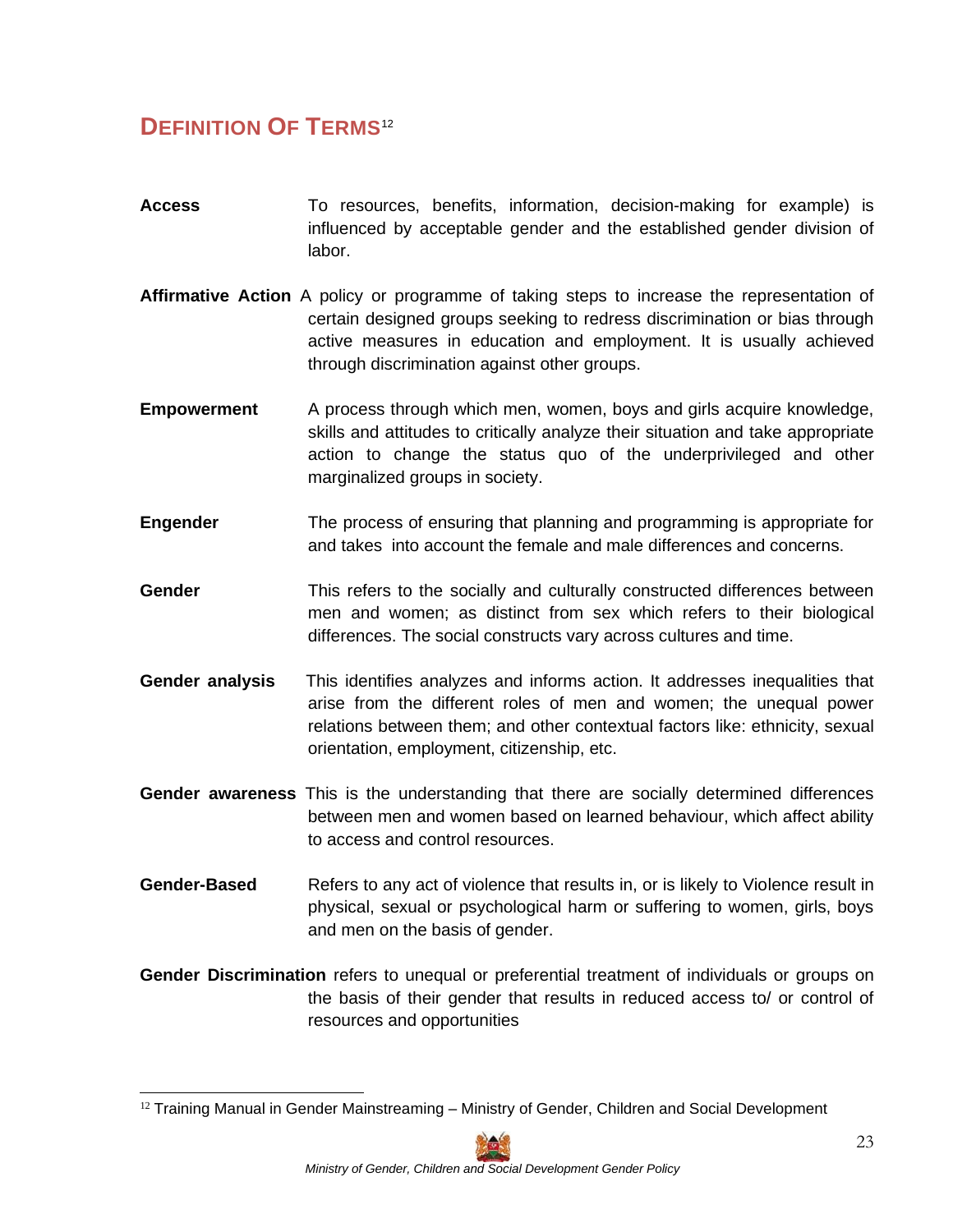- **Gender Equality** Refers to the equal treatment of women and men, girls and boys so that they can enjoy the benefits of development including equal access to and control of opportunities and resources.
- **Gender Equity** Refers to the practice of fairness and justice in the distribution of benefits, access to and control of resources, responsibilities, power, opportunities and services.
- **Gender indicator** An indicator is a measurement of change over time. It is also a signal of a change. The change may be measured in terms of quantity, quality and timeliness. A gender indicator is that which is sex-disaggregated, specific, logical, realistic, relevant, valid and sensitive.
- **Gender mainstreaming** is the consistent integration of gender concerns into the design, implementation, monitoring, and evaluation of policies, plans, programmes, activities and projects at all levels.
- **Gender needs** Arise from the four components cited above. Since men and women have different gender roles, do different types of work, have different degrees of access to services and resources, and experience unequal relations, the needs of men and women are different. The practical and strategic gender needs concepts are used to identify and address gender needs.
- **Gender parity** This is a numerical concept referring to equal number of girls and women, boys and men relative to their respective numbers in the population.
- **Gender sensitivity** This is the ability to perceive existing gender differences, issues and equalities, and incorporate these into strategies and actions.
- **Gender stereotyping** The assigning of roles, tasks and responsibilities to a particular sex policy on the basis of pre-conceived prejudices.
- **Participation** A general term used to refer to enrolment, retention, progression, performance and transition.
- **Patriarchy** It means 'Rule of father' and refers to the current male dominated social relations, ownership and control of power at many levels in society. It is thought to be the root cause of the existing system of gender discrimination.
- **Power relations** Refers to capacity of individual or group to initiate action and determine outcomes which change existing social, political and economic systems and norms, to equalize gender relations.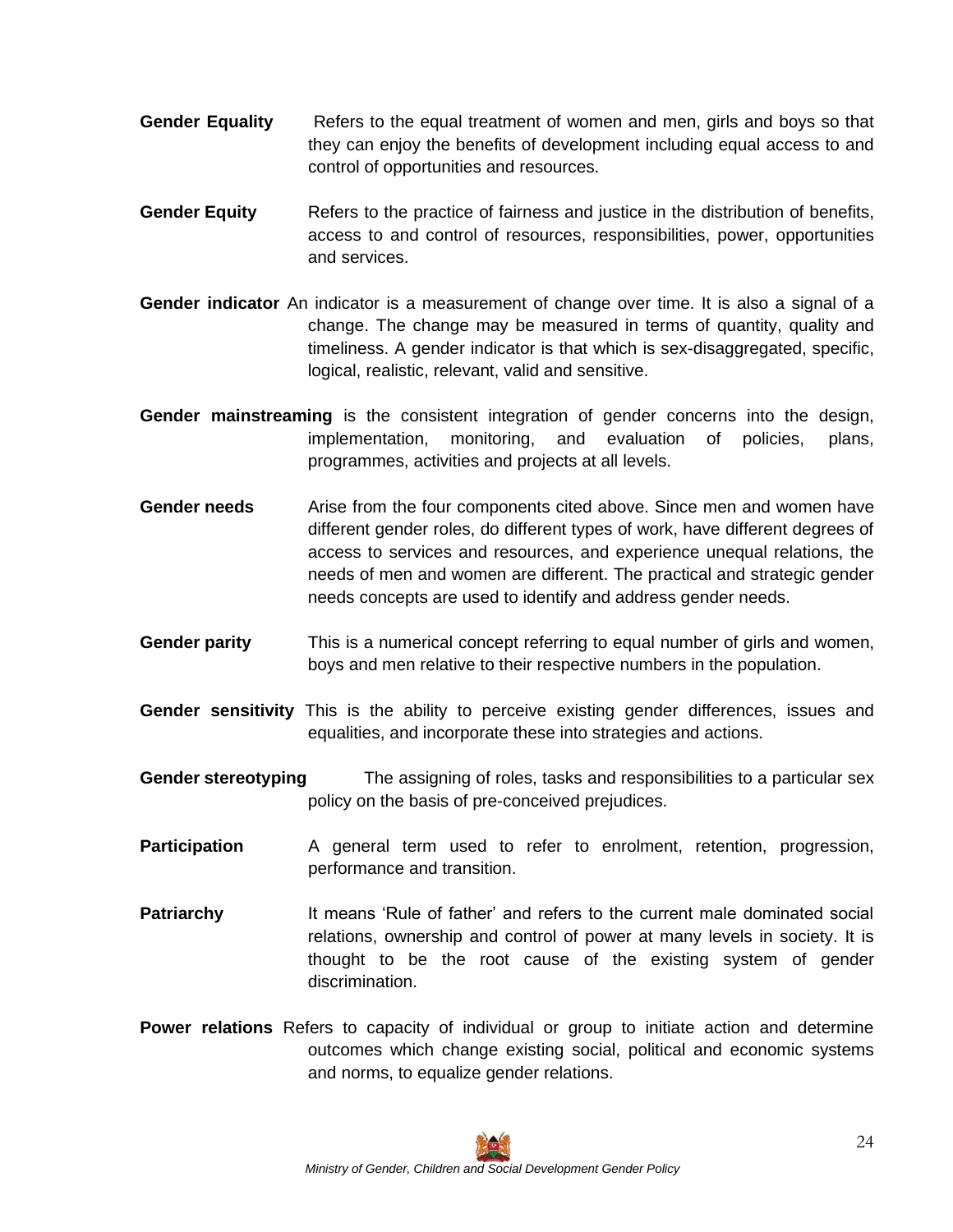**Provisions** Refers to policy pronouncements on action to be taken.

**Sex disaggregated** Classification of information on the basis of sex; that is male data and female.

- **Sexual harassment** Unwanted acts of sexual nature that cause discomfort to the harassed. They include words, persistent request for sexual favours or dates, gestures, touching, uninvited sexual overtures, coerced sexual intercourse and rape.
- **Strategic interests** Refer to long term non-material needs. They focus on getting more choices, more options and more say.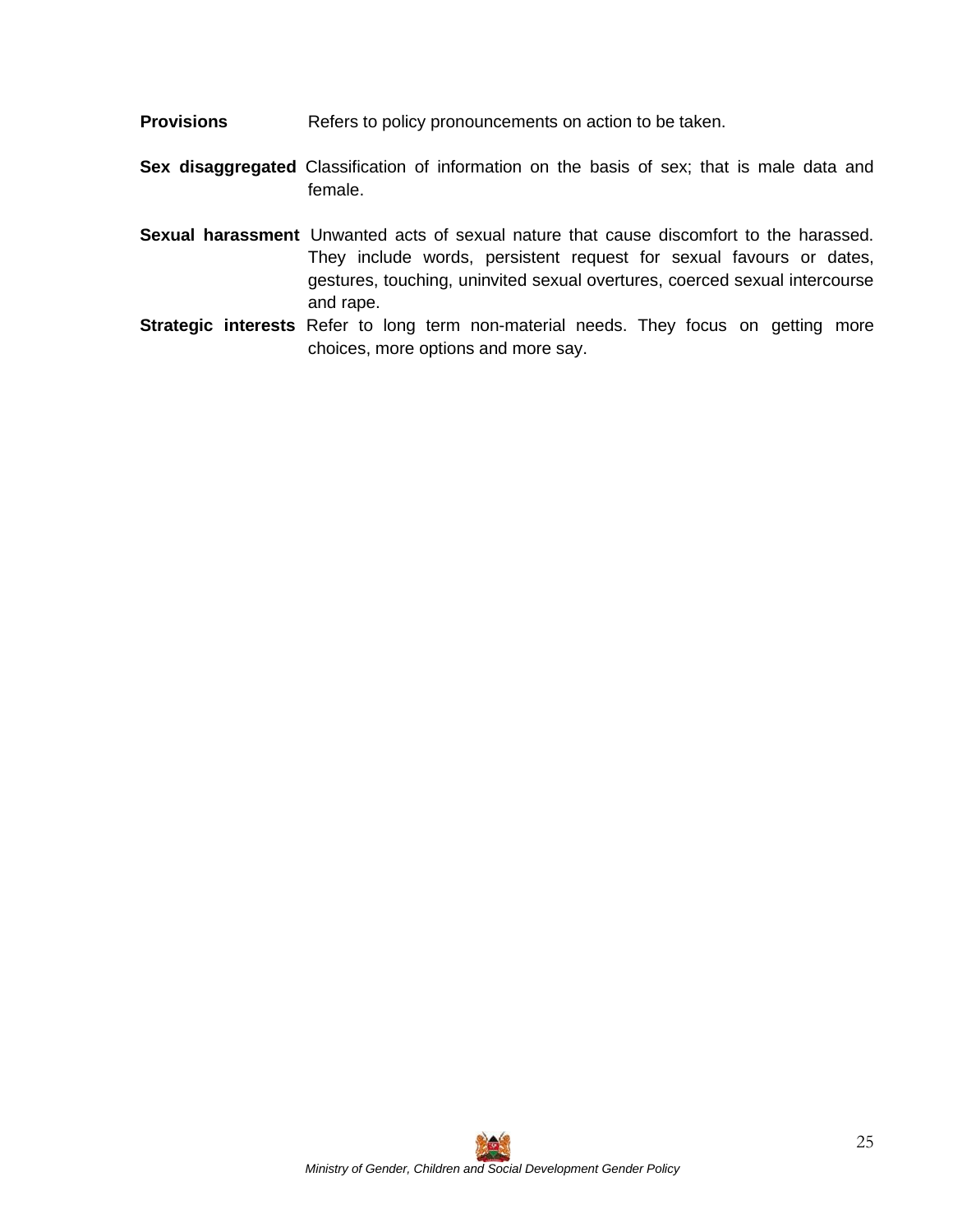## <span id="page-25-0"></span>**BIBLIOGRAPHY**

- 1) Ministry of Gender, Children and Social Development Service Charter August 2008
- 2) Republic of Kenya (November 2008): Strategic Plan (2008-12) for the Ministry of Gender, Children and Social Development.
- 3) Republic of Kenya (2008): Kenya Vision 2030
- 4) Republic of Kenya (May 2006): Sessional Paper No. 2 of 2006 on Gender Equality and Development.
- 5) Republic of Kenya (June 2008): Training Manual in Gender Mainstreaming.
- 6) Republic of Kenya (March 2008): Plan of Action to Implement the National Policy on Gender and Development
- 7) Republic of Kenya National Policy on Gender and Development 2000.
- 8) Republic of Kenya National Plan of Action to implement the National Gender Policy 2008 - 2012.
- 9) Republic of Kenya: Gender Commission draft Strategic Plan 2008 2012.
- 10) Republic of Kenya (2005): Millennium Development Goals: Status report for Kenya, Ministry of Planning and National Development
- 11) Republic of Kenya: The Constitution of Kenya(2010)
- 12) Gender Mainstreaming in Agriculture and Rural Development, A Reference Manual for Governments and Other Stakeholders, Commonwealth Secretariat